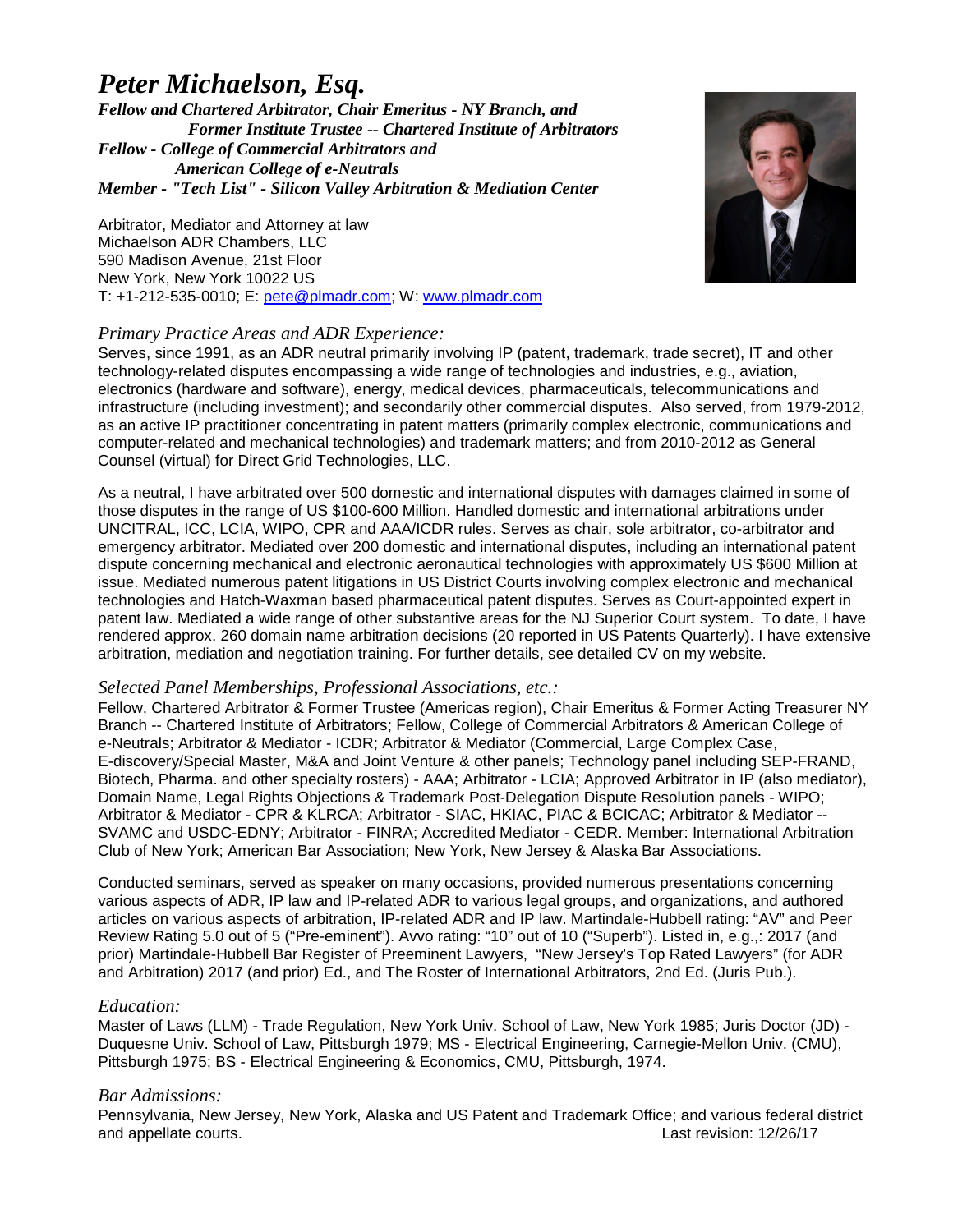# **Peter Michaelson, Esq., F.C.I. Arb., C. Arb.**



**Arbitrator, Mediator and Attorney-at-Law Michaelson ADR Chambers, LLC**

*Chair Emeritus - New York Branch, Former Institute Trustee (Americas region) Chartered Institute of Arbitrators*

*Fellow - College of Commercial Arbitrators and American College of e-Neutrals*

*Member of the "Tech List" - Silicon Valley Arbitration and Mediation Center*

**[download v-card](http://www.mandw.com/v-cards/PeterLMichaelson-adr.vcf)**

# **Legal Experience:**

**A. Principal ADR Experience -- 1991 to present (IP, IT, Telecommunications, Technology and other commercial disputes)**

# **Arbitrated:**

a) international and domestic:

 (i) intellectual property (IP) disputes (including patent disputes spanning a wide range of technologies; trademark, domain name and trade secret disputes),

(ii) information technology (IT), and

(iii) technical and technology-related disputes

across many industries and industrial sectors, including, e.g., aviation, defense contracting, energy, general manufacturing, infrastructure (including investment), electronics (hardware and software), lighting, major appliances, medical devices, telecommunications and pharmaceuticals;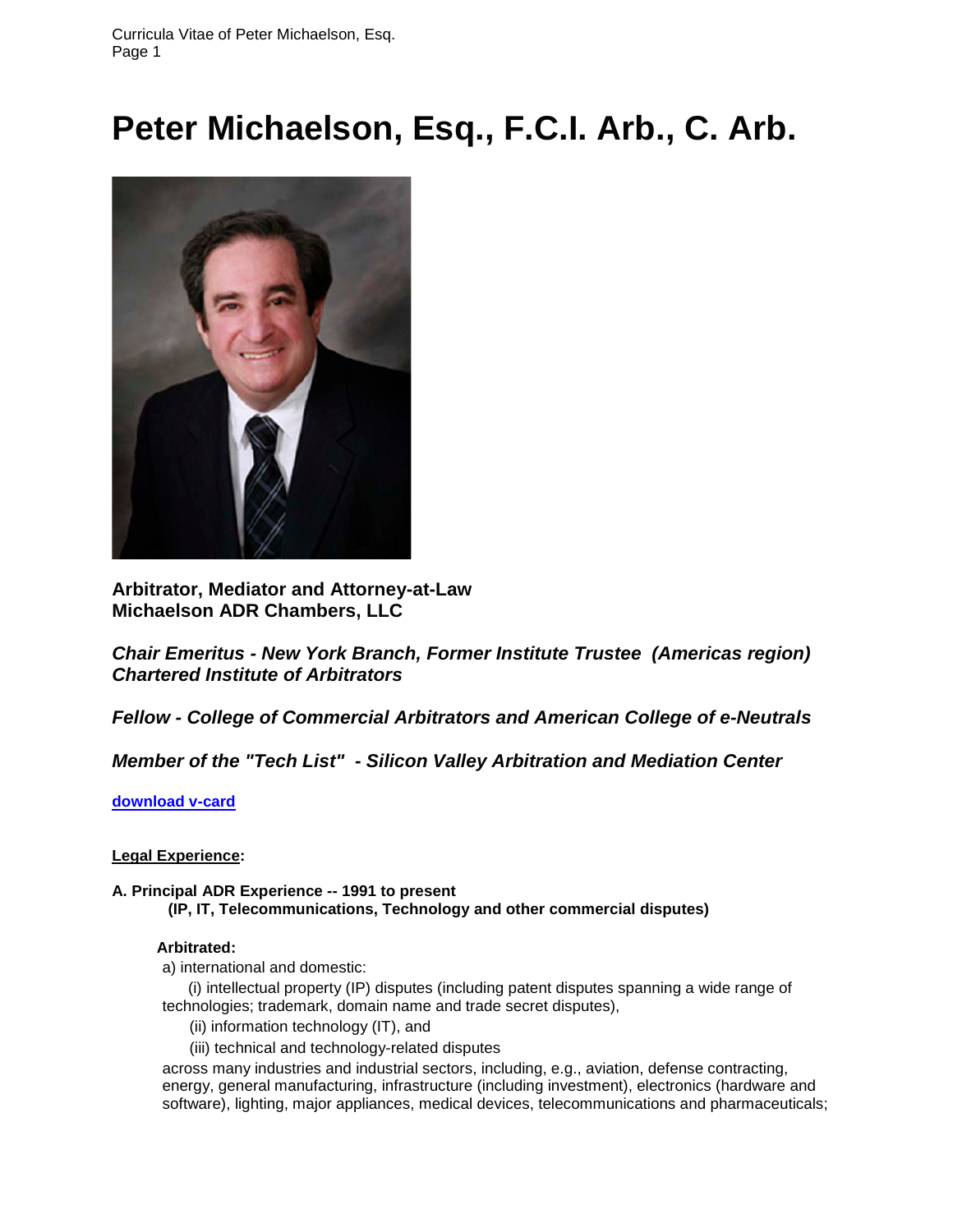# and

b) international and domestic commercial disputes across a wide range of other substantive areas including, e.g.: antitrust (merger), breach of contract, consumer credit, consumer fraud, consulting, joint ventures and partnerships, licensing (including university technology transfer), mergers & acquisitions, securities and financial, and telecommunications (including reciprocal compensation).

**Mediated** and also served as a **Court-appointed expert** in patent law in numerous patent litigations in the U.S. District Courts involving complex technology across various industries. Mediated, on a Court-annexed basis, Hatch-Waxman based pharmaceutical disputes. Also mediated trademark litigations in the U.S. District Courts.

**Also mediated** disputes across a wide range of other substantive areas including, e.g.: breach of contract, credit and financial, employment discrimination, franchises, healthcare, insurance coverage and liability, intellectual property (including validity, infringement and misappropriation), licensing (including university technology transfer), professional malpractice and fee disputes, real property (including leases), technology and warranties.

Collectively, arbitrated and mediated over 700 disputes with amounts in contention ranging from a few thousand dollars to between US \$ 400-800 Million dollars.

#### **Substantial matters handled include:**

- o **Arbitrating**, as a member of a three-person panel and under the International Centre for Dispute Resolution (ICDR), an international patent licensing dispute concerning hot-wall vertical furnaces used in atomic layer deposition processing during semiconductor fabrication.
- o **Arbitrating**, as Chair and under the Financial Industry Regulatory Authority (FINRA), a contractual dispute between a major investment company, as Claimant, and a major international securities broker-dealer as Respondent. The dispute concerns the sale to the Claimant by the Respondent of notes issued by a foreign oil and gas exploration and production company for financing development and exploitation of a foreign oil field. The Claimant alleges the Respondent engaged in fraud and misrepresentation in the sale and seeks more than US \$65 Million in damages from the Respondent.
- o **Arbitrating**, as Chair and under the ICDR, a contractual dispute concerning indemnification under a stock purchase agreement, underlying a US \$ 425 Million corporate acquisition, with approximately US \$30 Million in contention.
- o **Arbitrating**, as Chair and under the ICDR, an international contract dispute involving an alleged breach of confidentiality concerning the unauthorized manufacture and sale of remote control units for cable television set-top boxes, with approximately US \$10 Million in contention.
- o **Arbitrated**, as sole arbitrator and under the ICC, a software licensing dispute involving automated spend analysis software provided online as a service.
- o **Arbitrated**, as a sole panelist and under the ICDR, a contractual dispute concerning a joint development agreement involving network-connected, interactive, 4K-resolution, touch-screen based displays and whiteboards.
- o **Arbitrated**, as a member of a three-person panel and under the ICC, an international patent licensing dispute concerning haptic technology used in mobile telecommunications devices with approximately US \$ 60 Million in contention and requested injunctive relief potentially prohibiting at least hundreds of millions of dollars of future device shipments to the US.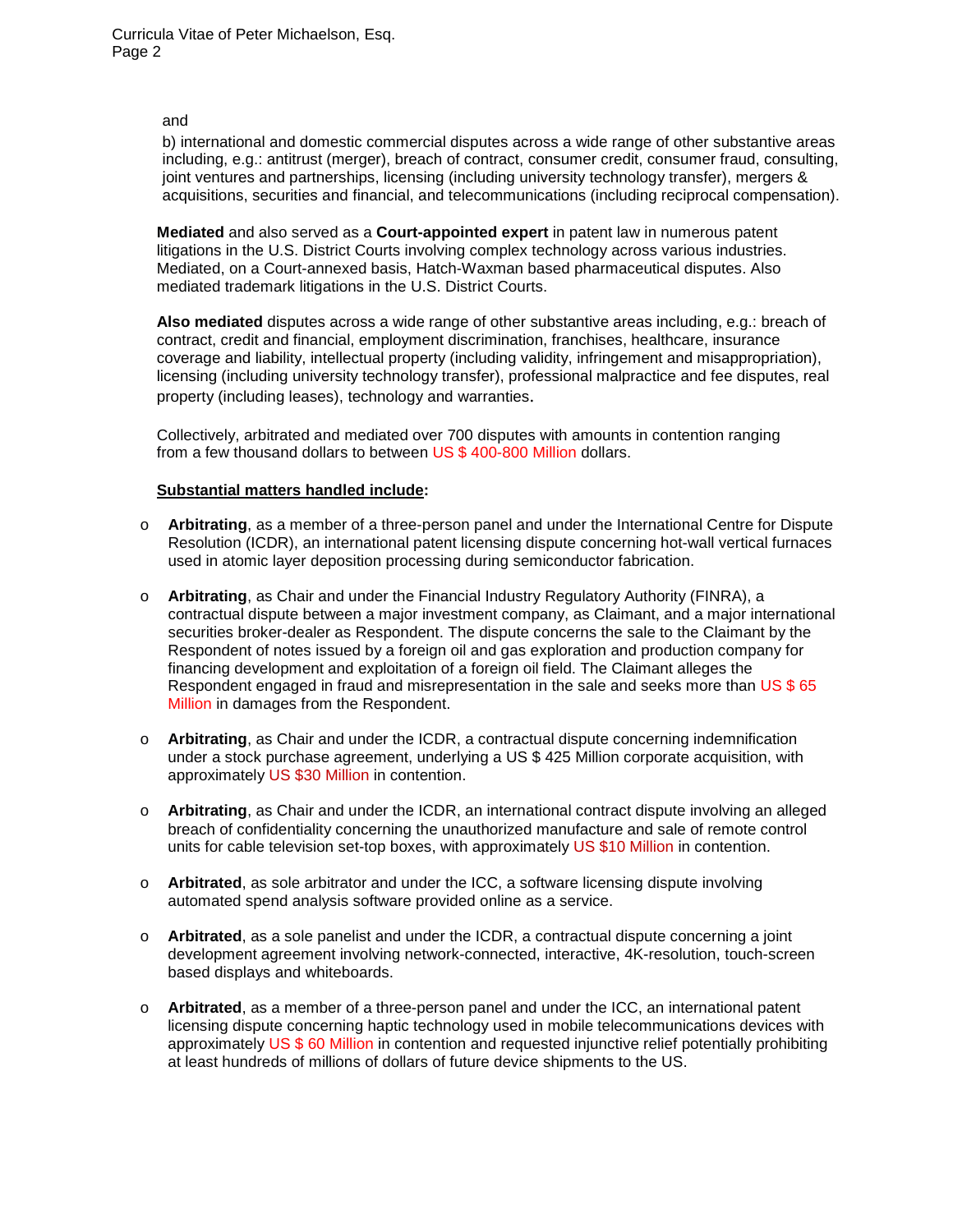- o **Arbitrated**, as a member of a three-person panel and under the ICDR, a contractual dispute concerning an international IT supply/consulting agreement involving licensed resale of commodity trading and risk management software for intended use by a national electric utility.
- o **Arbitrated**, as a sole arbitrator and under the ICDR, a dispute involving alleged trade secret misappropriation and patent infringement of a critical component of astronautic launch vehicles.
- o **Mediated**, under the American Arbitration Association (AAA), a patent licensing dispute involving a monetization agreement and which the parties were unable to resolve after approximately 1 1/2 years of direct negotiations.
- o **Arbitrated**, as an emergency arbitrator and under the ICDR, a contractual dispute, between the Internet Corporation for Assigned Names and Numbers (ICANN) and a domain name registrar, involving a suspension, imposed by ICANN on the registrar, of new generic top level domain (gTLD) name registrations and inbound name transfers for non-compliance with its Registrar Accreditation Agreement with ICANN (the award, which is publicly available, is accessible below in the "Reported Decisions" section of this CV).
- o **Arbitrated**, as a sole arbitrator and under the ICDR, a contractual dispute concerning a reciprocal international telecommunications carrier service agreement.
- o **Arbitrated**, as a sole arbitrator and under the ICDR, an international contract dispute regarding a failed software development project.
- o **Arbitrated**, as a sole arbitrator and under the ICDR, an international patent licensing dispute concerning negative pressure wound care technology with approximately US \$10 Million in contention;
- o **Arbitrated**, as a sole arbitrator and under the ICDR, an international biotechnology licensing dispute involving technology, including cytometers, and related confidential technical information for use in sex-selective breeding of cattle and other livestock with damages claimed of approximately US \$ 72 Million.
- o **Arbitrated**, as a member of a three-person panel and under the AAA, a domestic patent licensing dispute concerning high frequency ventilators primarily used for respiratory support. For USDC - Northern District of Texas opinion and order dated May 29, 2014 completely confirming the arbitration award and highly complementary to the panel, click [here.](http://www.mandw.com/Court_Decisions/Tres_Tech-Opinion&Order-USDC_ND-TX(052914).pdf) For the Court's judgment dated May 29, 2014, click [here.](http://www.mandw.com/Court_Decisions/Tres_Tech-Judgment-USDC_ND-TX(052914).pdf)
- o **Arbitrated**, as a member of a three-person panel and under the ICC, an international patent licensing dispute involving wireless mobile technology with approximately US \$ 25 Million in contention.
- o **Arbitrated**, as a member of a three-person panel and under the ICDR, an international patent licensing dispute also involving wireless mobile technology.
- o **Arbitrated**, as a member of a three-person panel and under the ICDR, an international patent licensing dispute involving several US patents concerning compact fluorescent lamps with approximately US \$ 100 million in contention.
- o **Mediated,** on an ad hoc basis, a domestic patent infringement dispute involving database technology with approximately US \$ 16 Million in contention.
- o **Arbitrated**, as sole arbitrator and under the AAA, a domestic patent licensing dispute involving magnetic resonance imaging (MRI) technology with approximately US \$ 25 Million in contention;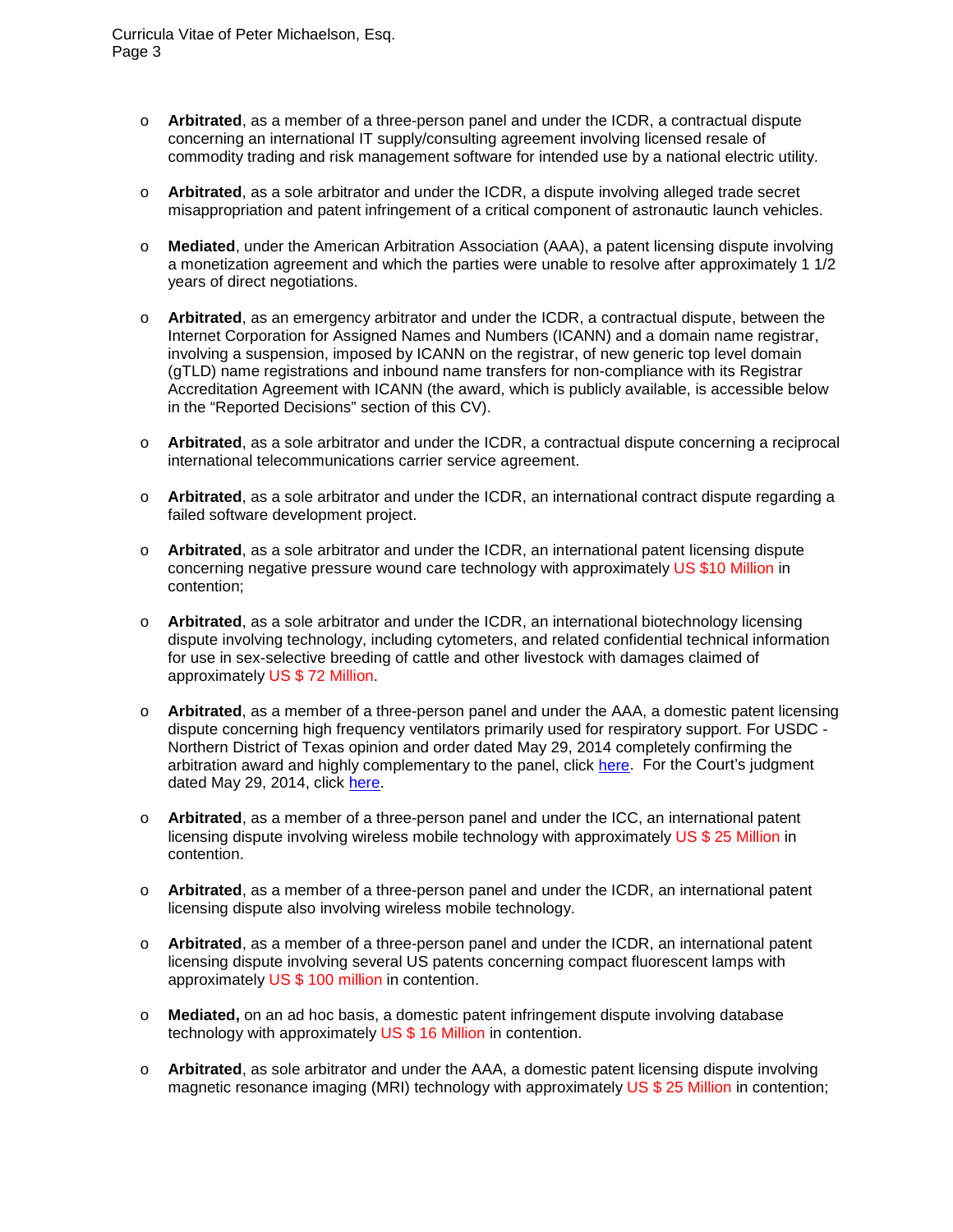- o **Arbitrated**, as member of three-person panel and under the ICDR, a technology development contract and patent infringement dispute involving spinal fixation devices with approximately US \$ 25 Million in contention;
- o **Arbitrated**, as sole arbitrator and via a CPR referral, a domestic dispute, involving allegations of breach of confidentiality, and trademark infringement, concerning manufacture and distribution of a web-based, demand-side energy load management system with damages claimed of US \$107 Million.
- o **Mediated**, via a WIPO referral, an international patent licensing dispute involving automotive structural technology and with several US patents in contention.
- o **Arbitrated**, as sole arbitrator and under the AAA, a multi-million dollar US patent infringement dispute concerning integrated circuit digital signal processors. Arbitration was handled on an expedited basis after transfer out of USDC-ED Texas (Marshall Division). Entire arbitration, including evidentiary hearing and rendition of reasoned award, consumed approximately 7 weeks.
- o **Arbitrated**, as a member of a three-person panel and under the AAA, a domestic patent dispute involving air bag technology including, among other issues, inventorship of each of approximately 20 US patents.
- o **Arbitrated**, as panel chair and via a CPR referral, a domestic patent infringement dispute, involving a genetically-engineered, monoclonal-antibody based pharmaceutical drug with approximately \$100 Million claimed. Drug had cumulative sales through 2006 of approximately US \$4.4 Billion and annual sales then of approximately US \$2.5 Billion and expected additional sales throughout the remainder of the terms of the patents in dispute of approximately US \$22 Billion.
- o **Arbitrated**, as a party-appointed arbitrator, an investment dispute, under the UNCITRAL rules and through the London Court of International Arbitration (LCIA), between a US telecommunications company and a foreign government as respondent, involving alleged governmental expropriation of a national wireless mobile telecommunications network, with damages being claimed by the telecommunications company of approximately US \$150 Million.
- o **Arbitrated**, as a member of a three-person panel and under the AAA, a domestic patent infringement dispute involving reverse geometry contact lenses, and, in conjunction therewith, conducted along with my co-arbitrators, a Markman (claim construction) hearing.
- o **Arbitrated**, as a member of a three-person panel and under the AAA, a contract dispute involving a very large semiconductor manufacturer and concerning development of specialized integrated circuits for DSL (digital subscriber line) equipment with liabilities being claimed amounting to several tens of millions of US dollars.
- o **Mediated**, on a court-annexed basis for the United States District Court Eastern District of New York, four separate Hatch-Waxman patent infringement litigations involving a common prescription drug then having annual sales of approximately US \$350-400 Million. These litigations were consolidated, by the mediator and for purposes of mediation, and collectively involved three innovator pharmaceutical companies and three generic pharmaceutical companies.
- o **Arbitrated**, as a member of a three-person panel and via a CPR referral, a domestic patent infringement dispute involving coronary arterial stents, with multiple US patents at issue, between two major multi-national competing medical device manufacturers with liability estimated to be between US \$400-800 Million, and in conjunction therewith conducted, along with my co-arbitrators, a Markman hearing.
- o **Mediated**, via a WIPO referral, an international patent infringement dispute involving both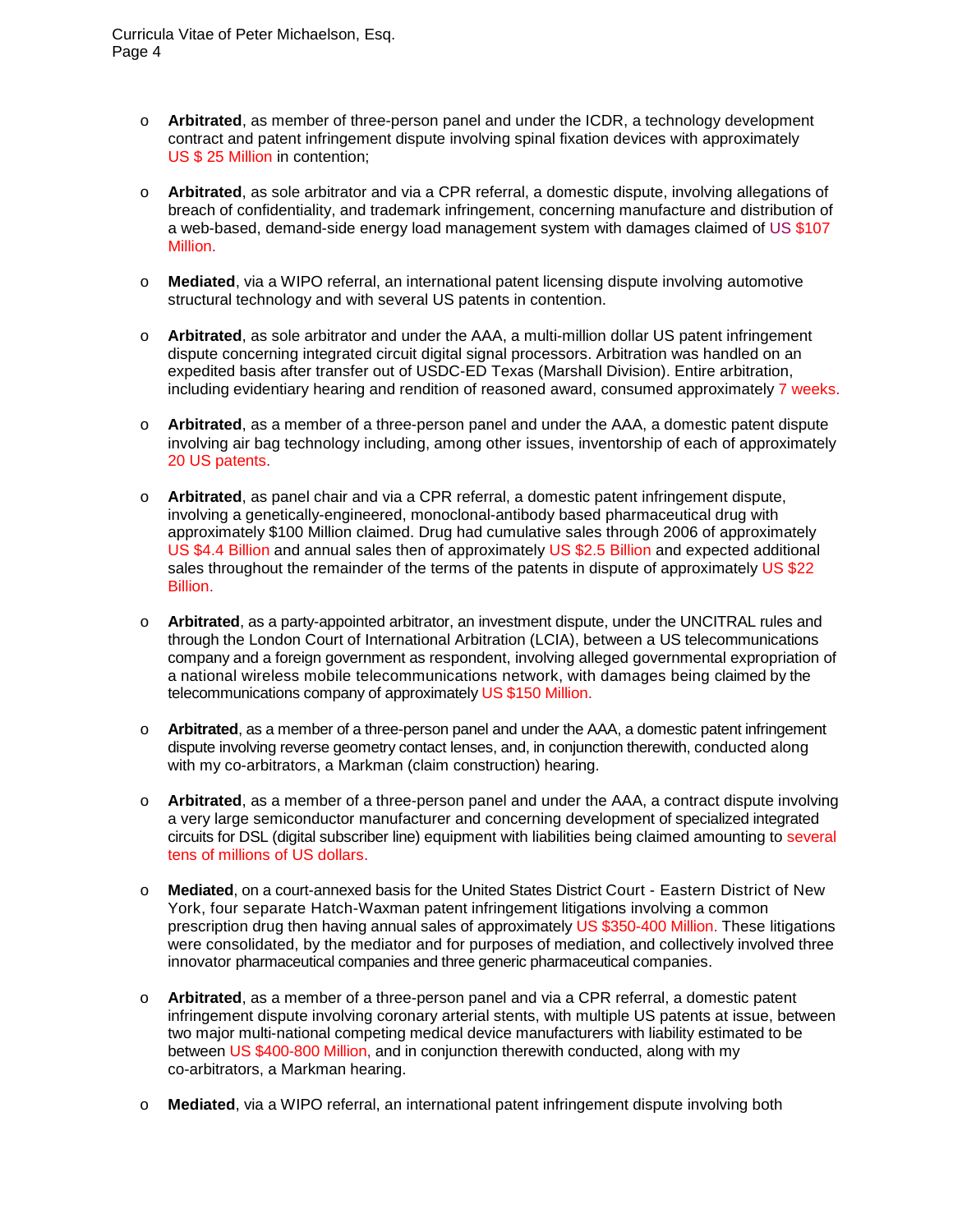mechanical and electronic aeronautical technology, with multiple US patents at issue, with potential liability to the parties involved of approximately US \$600 Million. Through this mediation, the parties not only settled their existing disputes -- which had entailed some ten years of international patent litigation, but also agreed on establishing a framework to avoid future patent disputes going forward.

- o **Arbitrated**, as a member of a three-person panel and under the AAA, a contract dispute resulting from alleged failures arising from an installation of enterprise resource planning (ERP) software and involving a large international accounting/IT consulting firm, with liabilities claimed between US \$25-40 Million.
- o **Mediated** an international patent infringement dispute between two large US appliance manufacturers that successfully ended five years of foreign patent litigation with liabilities claimed of approximately US \$30 Million.
- o **Mediated** a US patent infringement dispute involving personal digital assistants (PDAs) which successfully ended US patent litigation and formed a framework for future business co-operation between the disputants.
- o **Arbitrated**, as a member of a three-person panel and via a CPR referral, a telecommunication dispute concerning payment of reciprocal compensation between a large incumbent local exchange carrier (ILEC) and a competitive local exchange carrier (CLEC) with a total amount of compensation impacted at the ILEC estimated at approximately US \$50 Million.

**Arbitrated** multiple software development disputes through the American Arbitration Association, mostly international, arising between "freelance" developers and their customers, both transacting with each other through an online staffing platform (specifically Upwork Global, previously Elance).

**Arbitrated** domain name disputes for ICANN accredited dispute resolution service providers (including: WIPO, AAA, CPR, HKIAC-ADNDRC, BCICAC, NAF, eResolution). **\****For all my web-published domain name arbitration decisions, see <http://www.mandw.com/decisions.htm>* (approximately 260 decisions thus far). For a 4th Circuit decision acknowledging one of my decisions and specifically incorporating my holding with approval into its own, see *[Newport News Holdings Corp.](http://www.mandw.com/Court_Decisions/Newport_News_v_VCV-4thCir_091947%28041811%29.pdf) v. Virtual City Vision, Inc.* [09-1947, 98 USPQ2d 1441 \(4th Cir. April 18, 2011](http://www.mandw.com/Court_Decisions/Newport_News_v_VCV-4thCir_091947%28041811%29.pdf)**)** and my prior decision *[Newport News Inc., v](http://www.mandw.com/DECISIONS/newportn%28eResolution-AF-0238%29.pdf)  VCV Internet*[, eResolution Case No. AF-0238 \(July 18, 2000\).](http://www.mandw.com/DECISIONS/newportn%28eResolution-AF-0238%29.pdf)

Served on single- and three-person arbitration panels, as chair of three-person panels, as emergency arbitrator, and as mediator and co-mediator.

Regarding my **arbitration** of securities and consumer credit disputes, [read news articles](http://www.mandw.com/Securities%20and%20Credit%20Consumer%20Credit%20%20Dispute%20News%20Articles.htm)  [concerning those disputes.](http://www.mandw.com/Securities%20and%20Credit%20Consumer%20Credit%20%20Dispute%20News%20Articles.htm)

**Mediated**, for the New Jersey Superior Court, disputes covering a wide range of substantive legal areas (as noted above). [\(Read letters of commendation\)](http://www.mandw.com/commendations.html)

# **B. Non-ADR Experience -- 1979 to 2012**

Served as General Counsel (on a virtual basis) for Direct Grid Technologies, LLC handling wide variety of general corporate issues, including intellectual property.

Conducted intellectual property and unfair competition litigation in the U.S. Courts; and inter-parte and ex-parte proceedings in the U.S. Patent and Trademark Office involving patents and trademarks, including, e.g. patent appeals, patent reissues, patent interferences and trademark oppositions; and (with foreign counsel) overseas patent and trademark oppositions.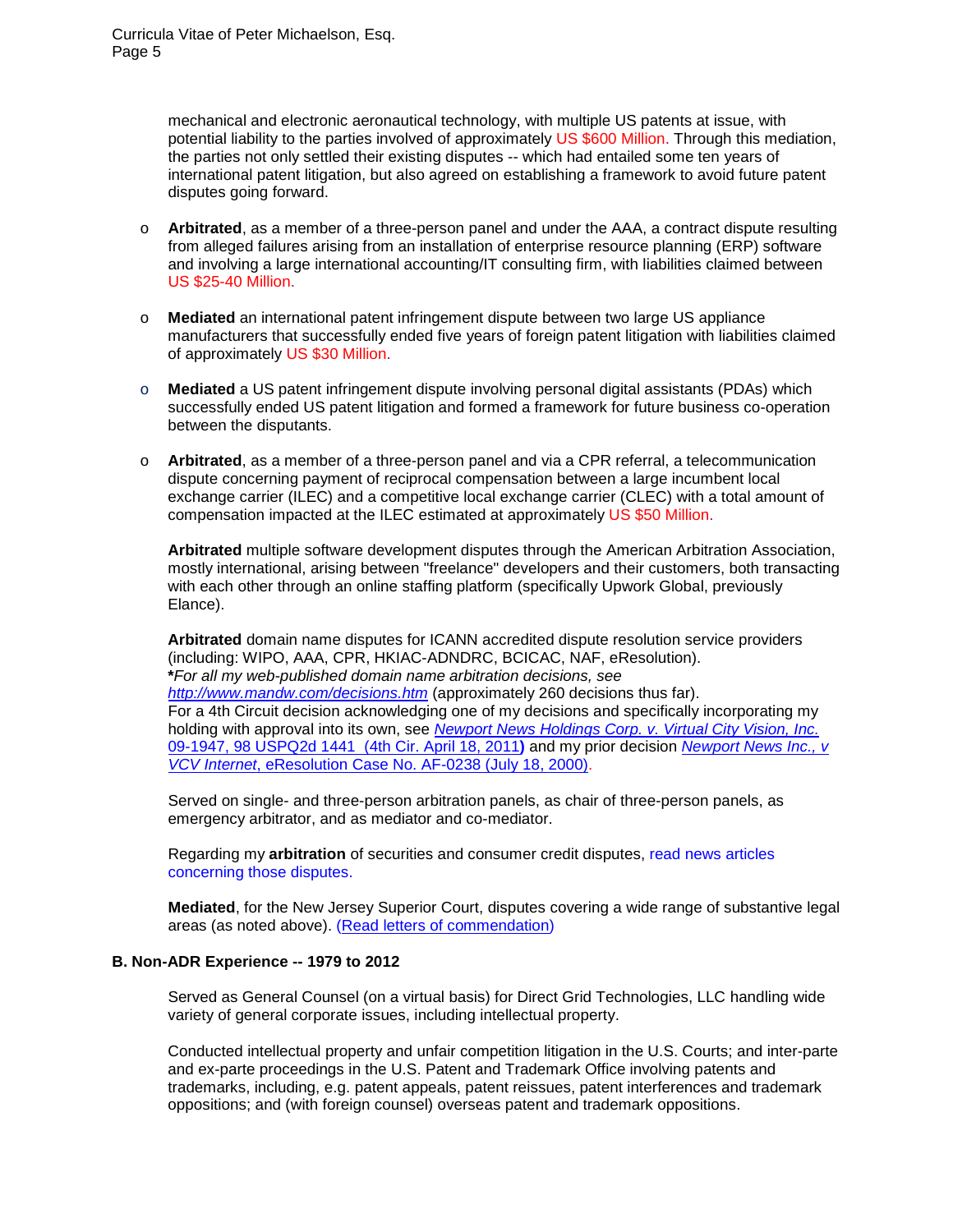Specifically, my experience includes having:

(a) acted as counsel in patent infringement cases involving, e.g., software-based systems, electronic handheld calculators, video equipment, electronic instruments, and electronic point-of-sale terminals and computer systems utilizing these terminals;

(b) prepared patent validity and infringement opinions involving complex electronic technology; prepared trademark validity and infringement opinions;

(c) counseled in intellectual property, antitrust, unfair competition, and privacy law; (d) prepared/prosecuted several hundred patent applications, both U.S. and foreign, covering a wide range of electronic and mechanical technologies, e.g.; microprocessor and computer hardware and software including massively parallel processing systems; operating systems; cryptography; business methods; decision-theoretic processing; complex electronic systems (both computer and non-computer based) in the technical areas of, e.g., industrial process control and measurement, digital data transmission, communications including radio, wireline and mobile wireless, digital transmission and ISDN, VoIP, asynchronous transfer mode (ATM) and general packet and circuit switching, networking, high definition television (HDTV), video and image processing including image compression and enhancement, video cameras, avionics, speech recognition and processing, radar and medical electronics; semiconductors and semiconductor fabrication; fiber optics; photographic apparatus; displays, including liquid crystal displays (LCDs); electronic circuitry; and mechanical devices and metallurgy; and (e) prosecuted many U.S. and foreign trademark applications.

Experienced in patent and trademark licensing, including F/RAND licensing.

Between July 1984 - April 2012 (approximately 28 years), I owned and successfully operated my law firm, Michaelson and Associates (and its predecessor firms). In so doing, I was responsible for: marketing, finance, purchasing (including capital asset acquisition and long-term leasing of office space and certain equipment), IT and office automation, personnel (both professional and administrative, including: hiring, termination, supervision, benefits and compensation), billing and all other functions attendant to running a small business. During that time, I had complete and sole "bottom line" profit/loss responsibility.

# **Reported Decisions (as arbitrator):**

[OpenTLD, B.V. v. Internet Corporation for Assigned Names and Numbers \(ICANN\), case](http://www.mandw.com/DECISIONS/ICANN_Emergency_Award(082415).pdf)  no.: [01-15-0004-1379 \(ICDR, August 24, 2015\)](http://www.mandw.com/DECISIONS/ICANN_Emergency_Award(082415).pdf) (Emergency Arbitrator)

[Hawaii Community Federal Credit Union v. Texas International Property](http://www.mandw.com/DECISIONS-PUBLISHED/hawaiicommunityfcu-USPQ%2888USPQ2d-1761%29.pdf) Associates - NA NA, [88 USPQ2d 1761 \(Nat. Arb. Forum, September 3, 2008\) \(Sole Panelist\)](http://www.mandw.com/DECISIONS-PUBLISHED/hawaiicommunityfcu-USPQ%2888USPQ2d-1761%29.pdf)

[322 West 57th Owner LLC v. Administrator, Domain, C/O Mecca Hosting, 88 USPQ2d 1491](http://www.mandw.com/DECISIONS-PUBLISHED/sheffield57resident%2888USPQ2d-1491%29.pdf)  [\(WIPO, August 6, 2008 \(Sole Panelist\)](http://www.mandw.com/DECISIONS-PUBLISHED/sheffield57resident%2888USPQ2d-1491%29.pdf)

[Marvel Manufacturing Co. v. Koba Internet Sales LP, 87 USPQ2d 1276 \(WIPO, May 5, 2008\)](http://www.mandw.com/DECISIONS-PUBLISHED/marvelsawparts-USPQ%2887USPQ2d1276%29.pdf)  [\(Sole Panelist\)](http://www.mandw.com/DECISIONS-PUBLISHED/marvelsawparts-USPQ%2887USPQ2d1276%29.pdf)

[Paxar Americas Inc. v. eNom Inc., 84 USPQ2d 1730 \(Nat. Arb. Forum, June 22, 2007 \(Sole](http://www.mandw.com/DECISIONS-PUBLISHED/monarchmarking%2884USPQ2d-1730%29.pdf)  [Panelist\)](http://www.mandw.com/DECISIONS-PUBLISHED/monarchmarking%2884USPQ2d-1730%29.pdf)

[Shaw Industries Group Inc. v. Arcadia Publishing Inc., 84 USPQ2d 1574 \(WIPO,](http://www.mandw.com/DECISIONS-PUBLISHED/shawcarpetoutlet%2884USPQ2d-1574%29.pdf)  March 20, [2007\) \(Sole Panelist\)](http://www.mandw.com/DECISIONS-PUBLISHED/shawcarpetoutlet%2884USPQ2d-1574%29.pdf)

[SPX Corp. v. Hevun Diversified Corp., 81 USPQ2d 1621 \(Nat. Arb. Forum,](http://www.mandw.com/DECISIONS-PUBLISHED/waukeshapump-USPQ%2881USPQ2d-1621%29.pdf)  November 13, [2006\) \(Sole Panelist\)](http://www.mandw.com/DECISIONS-PUBLISHED/waukeshapump-USPQ%2881USPQ2d-1621%29.pdf)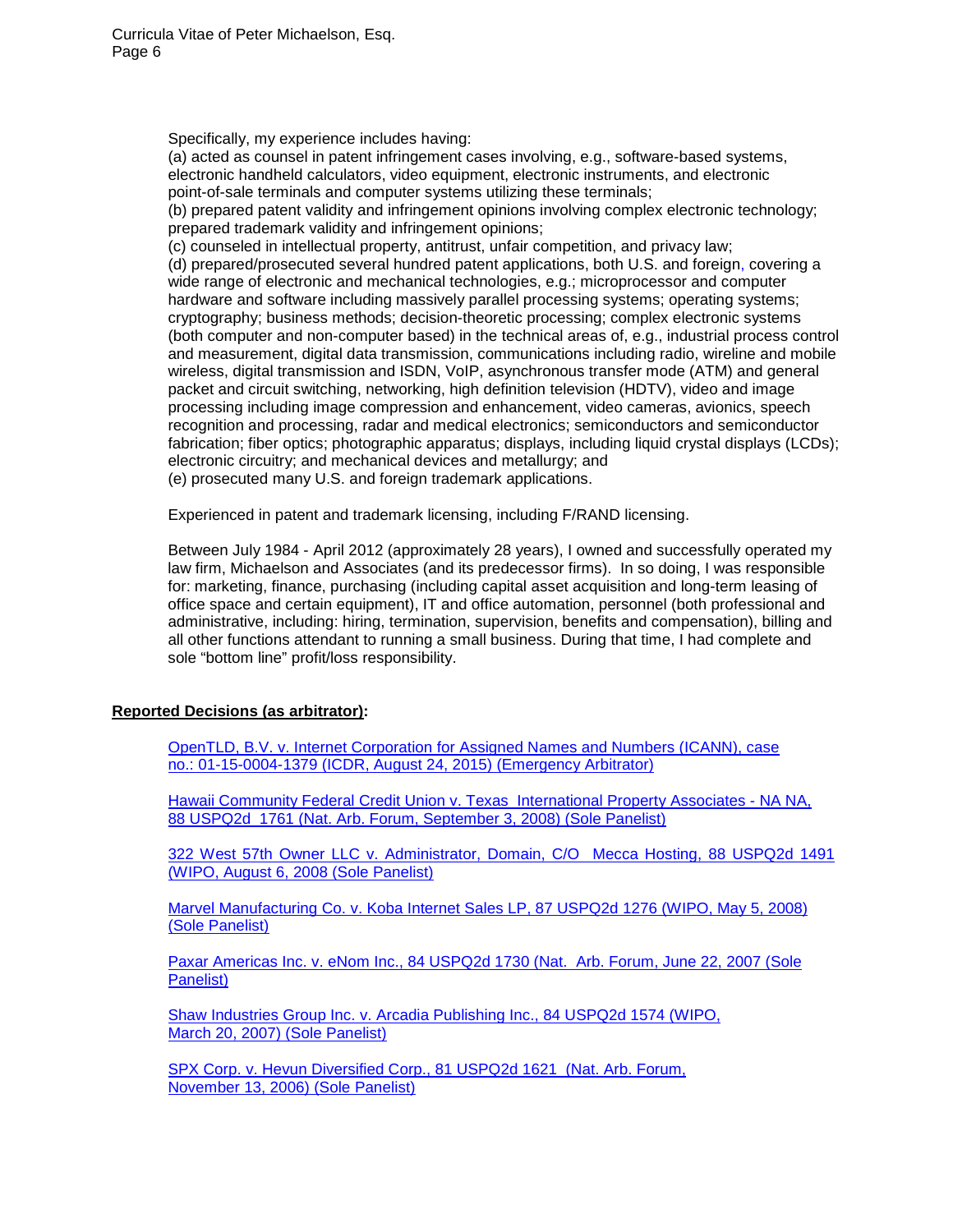[Beat the Bookstore, LLC v. May Enterprises, 79 USPQ2d 1360 \(Nat. Arb. Forum,](http://www.mandw.com/DECISIONS-PUBLISHED/BEATTHEBOOKSTORE-USPQ%2879USPQ2d-1360%29.pdf)  December [19, 2005\) \(Sole Panelist\)](http://www.mandw.com/DECISIONS-PUBLISHED/BEATTHEBOOKSTORE-USPQ%2879USPQ2d-1360%29.pdf)

[Estate of Marlon Brando v. Whois Guard, 77 USPQ2d 1229 \(Nat. Arb. Forum,](http://www.mandw.com/DECISIONS-PUBLISHED/marlonbrando-USPQ%2877USPQ2d-1229%29.pdf)  August 29, [2005\) \(Sole](http://www.mandw.com/DECISIONS-PUBLISHED/marlonbrando-USPQ%2877USPQ2d-1229%29.pdf) Panelist)

[Sound Unseen Ltd. v. Vanderhorst, 77 USPQ2d 1585 \(WIPO, August 18, 2005\) \(Sole](http://www.mandw.com/DECISIONS-PUBLISHED/nelly-USPQ%2877USPQ2d-1585%29.pdf)  [Panelist\)](http://www.mandw.com/DECISIONS-PUBLISHED/nelly-USPQ%2877USPQ2d-1585%29.pdf)

[Ringling Bros.-Barnum & Bailey Combined Shows Inc. v.](http://www.mandw.com/DECISIONS-PUBLISHED/ringling.us-USPQ%2874USPQ2d-1887%29.pdf) Lima, 74 USPQ2d 1887 (Amer. [Arb. Assoc., May 13, 2005\) \(Sole Panelist\)](http://www.mandw.com/DECISIONS-PUBLISHED/ringling.us-USPQ%2874USPQ2d-1887%29.pdf)

[Lockheed Martin Corp. v. Skunkworx Custom Cycle, 74 USPQ2d 1486 \(WIPO,](http://www.mandw.com/DECISIONS-PUBLISHED/skunkworxcc-USPQ%2874USPQ2d-1486%29.pdf)  January 18, [2005\) \(Sole Panelist\)](http://www.mandw.com/DECISIONS-PUBLISHED/skunkworxcc-USPQ%2874USPQ2d-1486%29.pdf)

[Mess Enterprises v. Scott Enterprises Ltd., 74 USPQ2d](http://www.mandw.com/DECISIONS-PUBLISHED/MESS-USPQ%2874USPQ2d-1289%29.pdf) 1289 (WIPO, January 25, 2005) [\(Presiding Panelist\)](http://www.mandw.com/DECISIONS-PUBLISHED/MESS-USPQ%2874USPQ2d-1289%29.pdf)

[True Blue Productions Inc. v. Hoffman, 73 USPQ2d 1512 \(WIPO, December 22, 2004\) \(Sole](http://www.mandw.com/DECISIONS-PUBLISHED/fatactress-uspq%2873USPQ2d-1512%29.pdf)  [Panelist\)](http://www.mandw.com/DECISIONS-PUBLISHED/fatactress-uspq%2873USPQ2d-1512%29.pdf)

[National Collegiate Athletic Association v. Brown, 72 USPQ2d 1319 \(WIPO, August 30, 2004\)](http://www.mandw.com/DECISIONS-PUBLISHED/NCAA-USPQ%2872USPQ2d1319%29.pdf)  [\(Sole Panelist\)](http://www.mandw.com/DECISIONS-PUBLISHED/NCAA-USPQ%2872USPQ2d1319%29.pdf)

[Register.com Inc. v. Reile, 70 USPQ2d 1351 \(Nat. Arb. Forum, January 27, 2004\) \(Sole](http://www.mandw.com/DECISIONS-PUBLISHED/REGISTER-USPQ%2870USPQ2d-1351%29.pdf)  [Panelist\)](http://www.mandw.com/DECISIONS-PUBLISHED/REGISTER-USPQ%2870USPQ2d-1351%29.pdf)

[Office of Personnel Management v. MS Technology Inc., 70 USPQ2d 1333 \(Nat. Arb. Forum,](http://www.mandw.com/DECISIONS-PUBLISHED/USAJOBS-USPQ%2870USPQ2d-1333%29.pdf)  [December 9, 2003\) \(Presiding Panelist\)](http://www.mandw.com/DECISIONS-PUBLISHED/USAJOBS-USPQ%2870USPQ2d-1333%29.pdf)

[Cable News Network LP v. Khouri, 68 USPQ2d 1570 \(Nat. Arb. Forum, December 16, 2002\)](http://www.mandw.com/DECISIONS-PUBLISHED/CNN-USPQ%2868USPQ2d-1570%29.pdf)  [\(Presiding Panelist\)](http://www.mandw.com/DECISIONS-PUBLISHED/CNN-USPQ%2868USPQ2d-1570%29.pdf)

[National Association of Professional Baseball Leagues, Inc. v. Zuccarini, 67 USPQ2d 1315](http://www.mandw.com/DECISIONS-PUBLISHED/baseballUSPQ%2867USPQ2d-1315%29.pdf)  [\(WIPO, January 21, 2003\) \(Co-Panelist\)](http://www.mandw.com/DECISIONS-PUBLISHED/baseballUSPQ%2867USPQ2d-1315%29.pdf)

[Kalaydjian v. Steinle, 64 USPQ2d 1576 \(Nat. Arb. Forum, August 27, 2002\) \(Sole Panelist\)](http://www.mandw.com/DECISIONS-PUBLISHED/KalaydjianUSPQ%2864USPQ2d-1576%29.pdf)

[Princeton Linear Associates Inc. v. Copland, 61 USPQ2d 1895 \(Nat. Arb. Forum,](http://www.mandw.com/DECISIONS-PUBLISHED/LANSOLUTIONS-USPD%2861USPQ2d-1895%29.pdf)  February 8, [2002\) \(Sole Panelist\)](http://www.mandw.com/DECISIONS-PUBLISHED/LANSOLUTIONS-USPD%2861USPQ2d-1895%29.pdf)

# **ADR Panel Memberships (including accreditations):**

# **A. Active**

Fellow of the Chartered Institute of Arbitrators (F.C.I. Arb.) Chartered Arbitrator (C. Arb.) and Member of the Panel of Chartered Arbitrators Former Chair (now Chair Emeritus), New York Branch, May 2013 - December 2016, and Acting Treasurer, New York Branch, October 2014 - December 2016 Member of the Executive Committee, New York Branch, May 2013 - present Former Trustee of the Institute (Americas Region) Assessor (International Arbitration), Examiner (International Arbitration), Tutor (Arbitration and Mediation) and Course Director (International Arbitration) The Chartered Institute of Arbitrators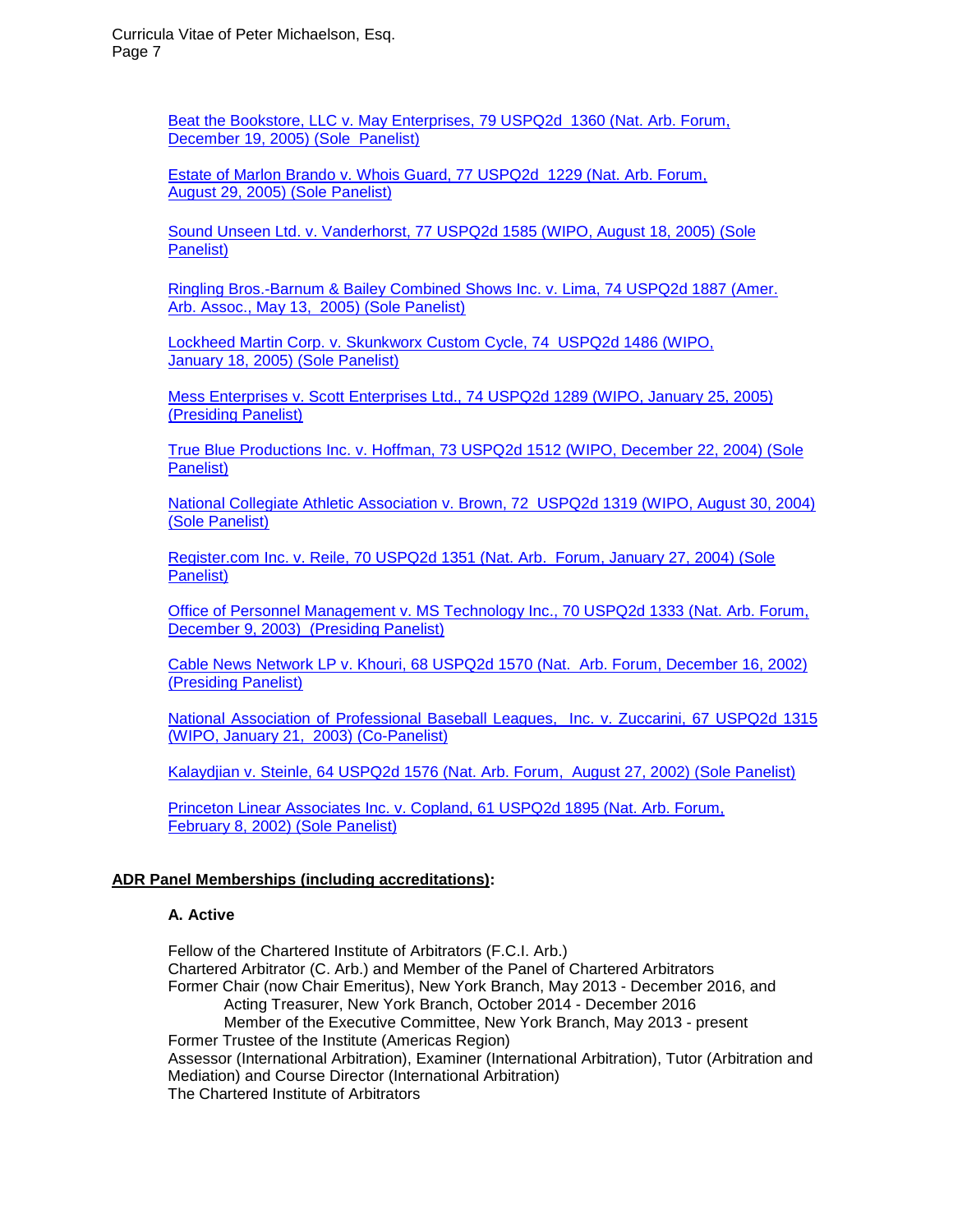> London, England (see [www.ciarb.org\)](http://www.ciarb.org/)

Fellow College of Commercial Arbitrators (US) Austin, Texas (see [www.thecca.net\)](http://www.thecca.net/)

Fellow American College of e-Neutrals Birmingham, Alabama (see [www.acesin.com\)](http://www.acesin.com/)

Arbitrator and Mediator - International Centre for Dispute Resolution (ICDR) (international division of American Arbitration Association) also Arbitrator - ICDR ICANN String Confusion Objections (SCO) panel New York, New York (see [www.icdr.org\)](http://www.icdr.org/)

Arbitrator and Mediator -- Commercial Panel (patent, trademark and technology rosters; and IP specialty rosters, including pharmaceutical, biotech, SEP-FRAND (standard essential patents - fair, reasonable and non-discriminatory terms) and others; Large Complex Case (LCC), E-discovery/Special Master, M&A and Joint Venture, Consumer Account, e-commerce and Domain Name Dispute Panels NJ Storm Sandy Mediator American Arbitration Association (AAA) New York, New York (see [www.adr.org](http://www.adr.org/) and [AAA Domain Name Dispute Panel of Neutrals\)](http://www.adr.org/sp.asp?id=28995)

Approved Mediator/Arbitrator in Intellectual Property Disputes Approved Arbitrator -- ICANN Domain Name Disputes, Legal Rights Objections (LRO) and Trademark Post-Delegation Dispute Resolution Procedure panels World Intellectual Property Organization (WIPO – a specialized member agency of the United Nations) WIPO Arbitration and Mediation Center Geneva, Switzerland (see [Roster of Panelists\)](http://www.wipo.int/amc/en/domains/panel/panelists.html)

Member of Distinguished Panel of Neutrals -- Technology panel, and formerly Bio-tech and e-Discovery panels International Institute for Conflict Prevention & Resolution (formerly "CPR Institute for Dispute Resolution") New York, New York (see [www.cpradr.org\)](http://www.cpradr.org/)

Member -- List of World's Leading Technology Neutrals ("Tech List") Silicon Valley Arbitration and Mediation Center Palo Alto, California (see [https://svamc.org/techlist/\)](https://svamc.org/techlist/) (click [here](http://www.mandw.com/SVAMC_2018_Tech_List_Press_Release(012918).pdf) for Press Release)

Accredited Mediator Centre for Effective Dispute Resolution (CEDR) London, England (see [www.cedr.co.uk\)](http://www.cedr.co.uk/)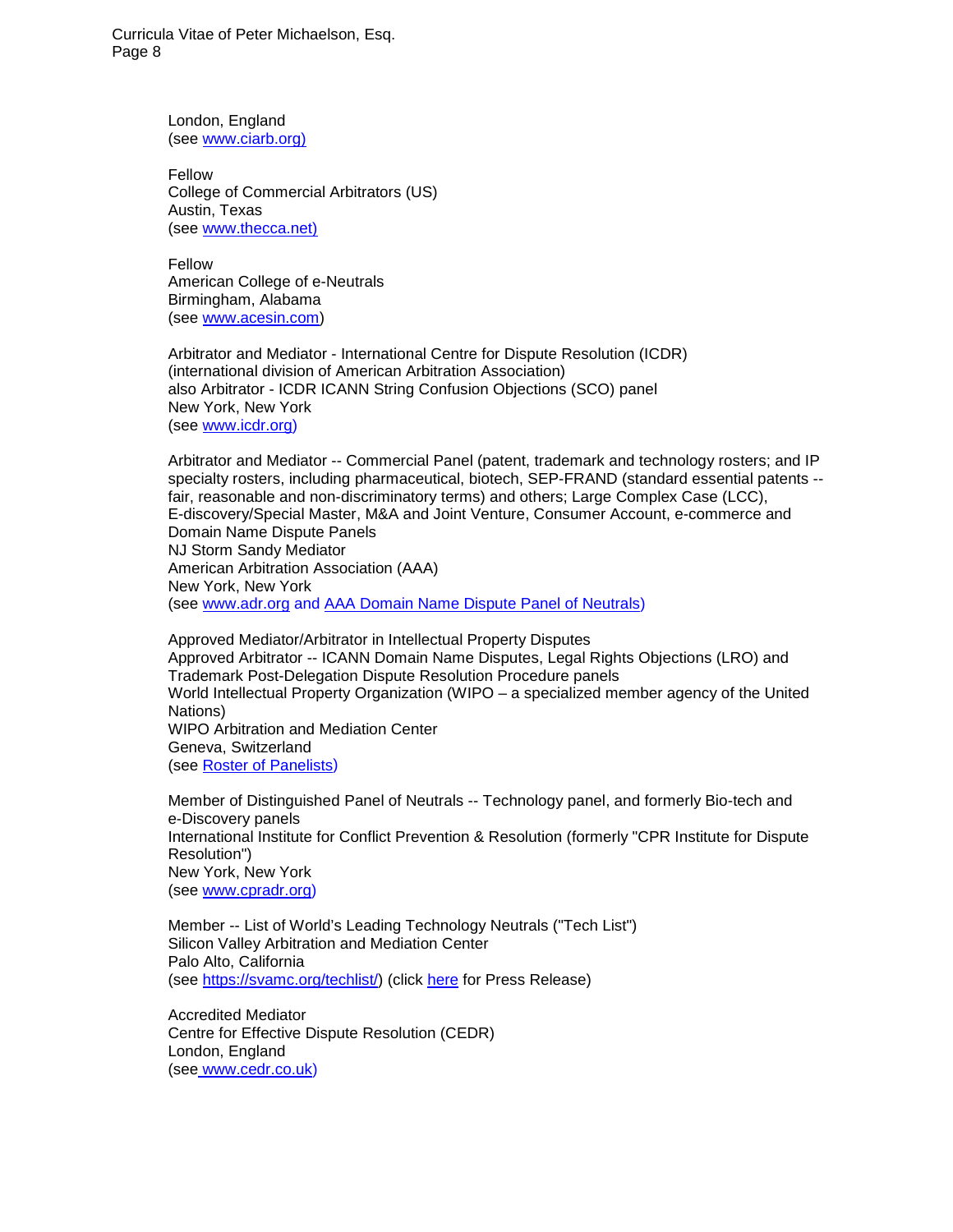> Arbitrator International Chamber of Commerce (ICC) International Court of Arbitration, United States Council for International Business New York, New York (see [www.iccwbo.org\)](http://www.iccwbo.org/)

Arbitrator London Court of International Arbitration (LCIA) - North American Council London, England (see [www.lcia.org\)](http://www.lcia.org/)

Arbitrator (IP Disputes Panel) Singapore International Arbitration Centre (SIAC) Singapore (see [www.siac.org.sg\)](http://www.siac.org.sg/)

Arbitrator, Mediator and Domain Name Dispute Resolution Panelist Kuala Lumpur Regional Centre for Arbitration (KLRCA) Kuala Lumpur, Malaysia (see [www.klrc.org.my\)](http://www.klrc.org.my/)

Arbitrator HKIAC Intellectual Property Disputes Panel ICANN Uniform Domain Name Dispute Resolution Policy (UDRP) and Register Transfer Dispute Resolution Policy (RTDRP) Panels, Asian Domain Name Dispute Resolution Centre (ADNDRC) Hong Kong International Arbitration Centre (HKIAC) Hong Kong (see [www.hkiac.org\)](http://www.hkiac.org/)

Arbitrator Pacific International Arbitration Centre (PIAC) Ho Chi Minh City, Vietnam (see [www.piac.vn/default.aspx\)](http://www.piac.vn/default.aspx)

Arbitrator -- International Panel and Domain Name Disputes Panel British Columbia International Commercial Arbitration Centre (BCICAC) Vancouver, British Columbia, Canada (see [www.bcicac.com\)](http://www.bcicac.com/)

Arbitrator National Association of Securities Dealers (NASD) and New York Stock Exchange (NYSE) now FINRA (Financial Industry Regulatory Authority) New York, New York

Arbitrator and Mediator United States District Court - Eastern District of New York (see: [Roster of Mediators](http://www.nyed.uscourts.gov/adr/Mediation/displayAll.cfm) and [Roster of Arbitrators\)](http://www.nyed.uscourts.gov/adr/Arbitration/displayAllArb.cfm)

Arbitrator and Mediator The Mediation and Conciliation Network New Delhi, India (see: [www.mediationhub.org\)](http://www.mediationhub.org/)

Volunteer Arbitrator/Mediator -- New Jersey and New York rosters, Association of the Bar of the City of New York -- World Trade Center relief efforts - September 11 Pro Bono Initiatives (administered through the American Arbitration Association)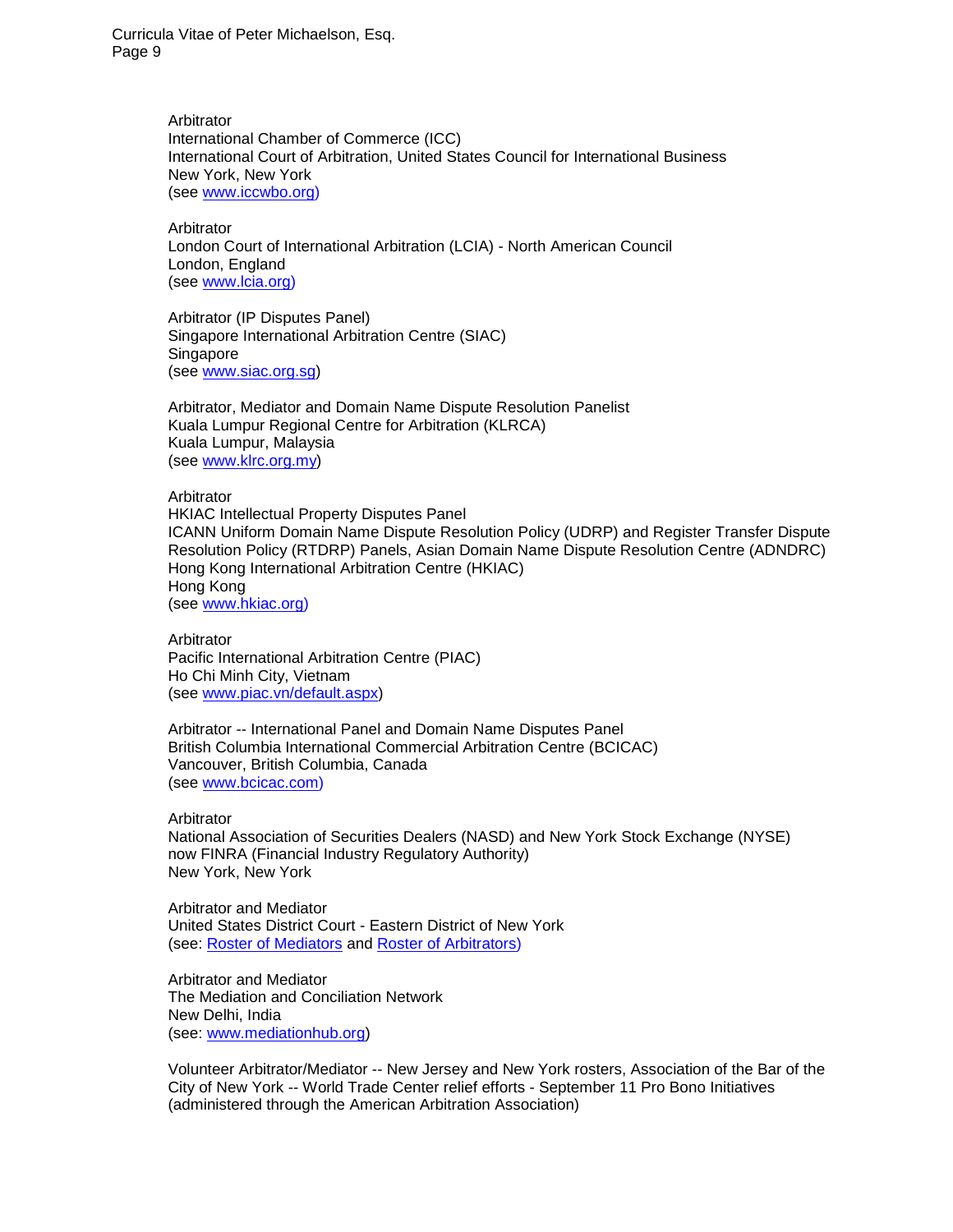Arbitrator

ICANN Uniform Domain Name Dispute Resolution Policy and Register Transfer Dispute Resolution Policy Panels; and Intellectual Property, and Consumer Credit Dispute Arbitration Panels Mediator -- Intellectual Property Panel

National Arbitration Forum (NAF) now "The Forum", Minneapolis, Minnesota (see [NAF IP Panel](http://www.mandw.com/images/NAF%20IP%20Panel%20brochure.pdf)  [brochure\)](http://www.mandw.com/images/NAF%20IP%20Panel%20brochure.pdf)

(voluntarily resigned from all NAF panels as of July 20, 2009; re-joined The Forum's "National Panel" as of November 2015)

# **B. Former**

Member -- Arbitration and Mediation Panels Australian Centre for International Commercial Arbitration (ACICA) Sydney, Australia

Member -- Arbitration and Mediation Panels National Academy of Distinguished Neutrals (NADN) (see [August 2016 NADN listing\)](http://www.mandw.com/PeterLMichaelson-NADN_listing(as_of_082616).pdf)

# **Legal Positions Held:**

January 2011 - present - Principal; and Arbitrator, Mediator & Attorney Michaelson ADR Chambers, LLC New York, New York and Rumson, New Jersey

July 1984 - April 2012 - Principal; and Attorney, Arbitrator and Mediator Michaelson & Associates (and predecessor law firms) Shrewsbury, New Jersey

October 2010 - April 2012 General Counsel (virtual) Direct Grid Technologies LLC Edgewood, New York

1982 - 1984 - Associate Patent Attorney Pennie & Edmonds New York, New York

1979 - 1982 - Corporate Patent Attorney (Member of the Legal and Patent Staff) Bell Telephone Laboratories Holmdel, New Jersey

# **Education:**

# **Legal -**

Formal education:

New York University School of Law New York, New York June 1985 - Masters of Law (LLM) - Trade Regulation

Duquesne University School of Law Pittsburgh, Pennsylvania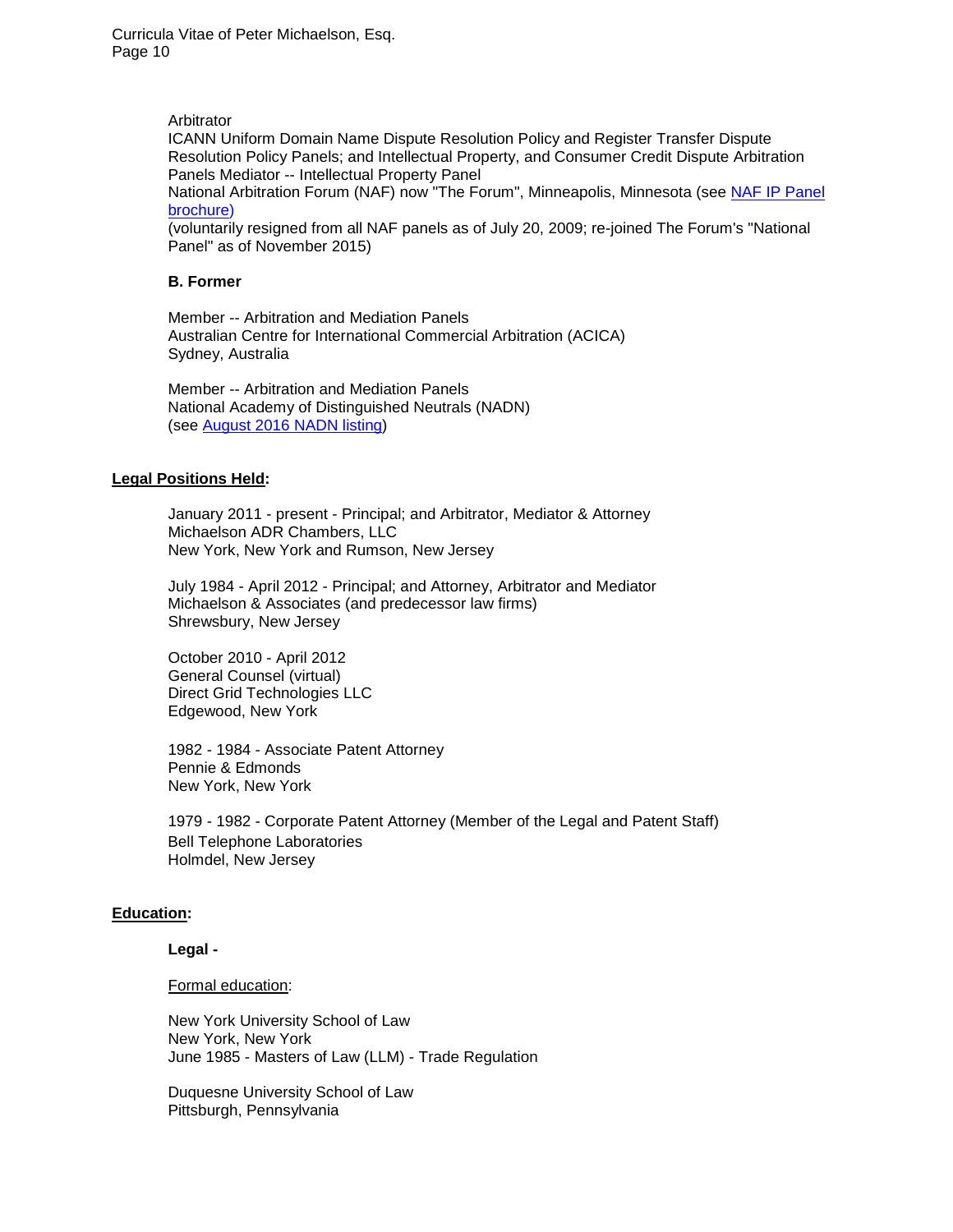> June 1979 - Juris Doctor (JD) Senior Staff Member - Duquesne Law Review

Mediation, Arbitration & Negotiation principal training:

e-Discovery Negotiation Training The Sedona Conference New York, New York February 2018

ICDR International Symposia on Advanced Case Management Issues New York, New York -- December 2017 Washington, DC -- September 2016 Coronado, California -- February 2009

Arbitrating in a Digital World - Fair & Expeditious Management of e-Discovery American College of e-Neutrals New York, New York October 2017

2015 Joint Columbia Law School -- Chartered Institute of Arbitrators Course on International Commercial Arbitration New York, New York May 2015

Advanced Mediator Training The Hague, Netherlands CPR Institute of Dispute Resolution New York, New York October 2004

Advanced Mediator Skills Training Chipping Campden, Gloucestershire, England Mediation and Training Alternatives (MATA) in association with Centre for Effective Dispute Resolution (CEDR) London, England May 2004

Arbitrator II Workshop - Advanced Case Management, Somerset, NJ, October 2002 Arbitrator I Workshop - Fundamentals of the Arbitration Process, New York, NY American Arbitration Association December 2001

6th Annual International Summer School Mediator Skills Training Vevey, Switzerland CEDR London, England August-September 2001

Advanced Mediation Techniques Training Course Center for Dispute Settlement Washington, DC May 2000

Program of Instruction for Lawyers -- The Lawyer as Negotiator Workshop, June 1999; and Advanced Mediation Workshop, November 1997 Harvard Law School Cambridge, Massachusetts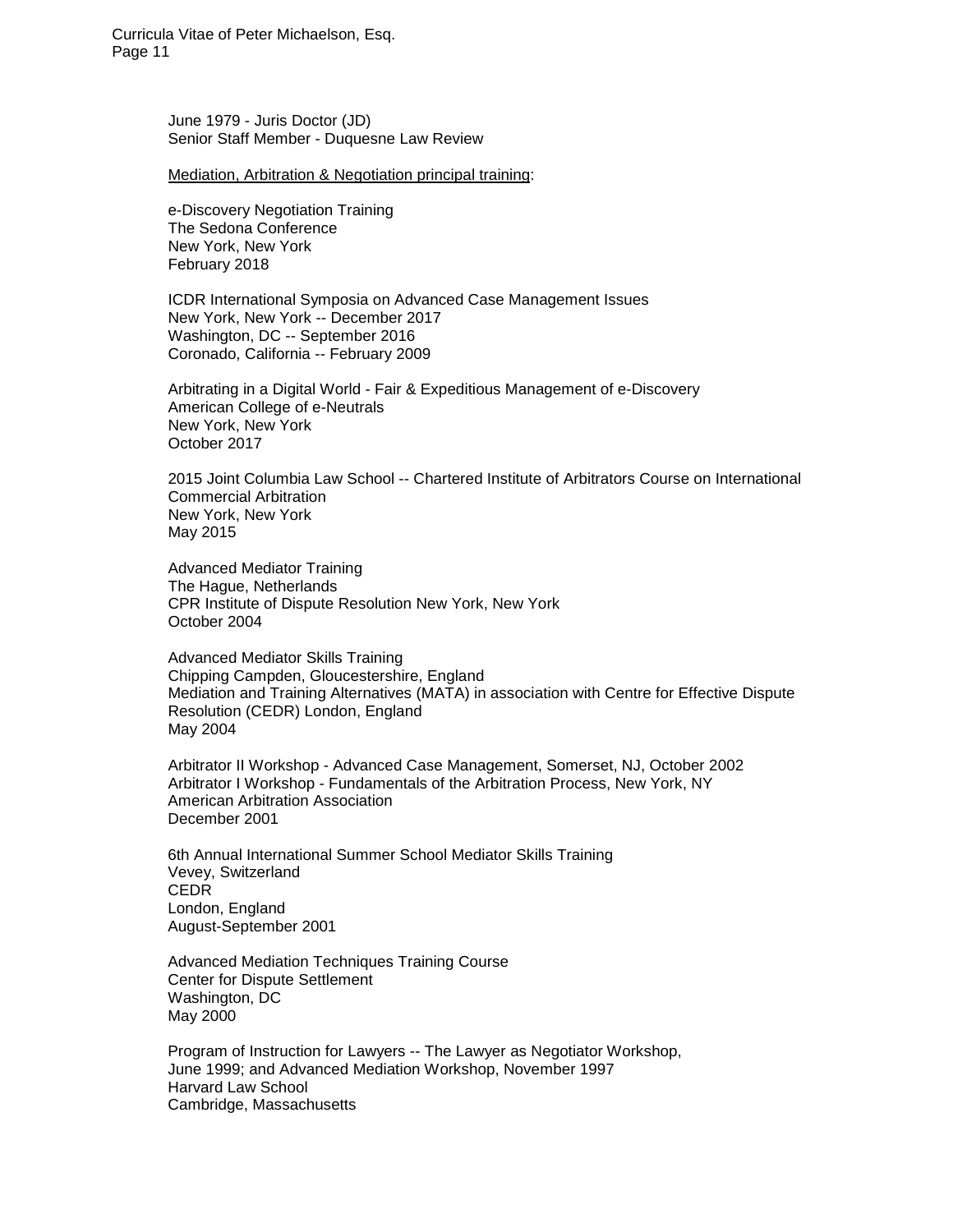> WIPO Workshop for Arbitrators World Intellectual Property Organization WIPO Arbitration and Mediation Center Geneva, Switzerland November 1996

Program of Instruction for Lawyers -- Mediation Workshop Harvard Law School Cambridge, Massachusetts June 1996

Mediation of Intellectual Property Disputes Training Program WIPO Arbitration and Mediation Center Geneva, Switzerland May 1995

Program on Negotiation - Negotiation Workshops Harvard Law School Cambridge, Massachusetts June 1993

# **Technical -**

Carnegie-Mellon University Pittsburgh, Pennsylvania May 1975 - Master of Science (MS) - Electrical Engineering While pursuing graduate studies, I taught, under a university teaching assistantship, two semester-long engineering courses at the university: one, during the fall 1974 semester, concerning fundamentals of engineering to a class of freshman students; the other, during the spring 1975 semester, concerning control theory to a class of senior electrical engineering students.

Carnegie-Mellon University Pittsburgh, Pennsylvania May 1974 - Bachelor of Science (BS) - Electrical Engineering & Economics

#### **Bar Memberships:**

Alaska (2000)

New York (1986)

New Jersey (1980)

U.S. Patent and Trademark Office (1980) (Registered Patent Attorney 30,090)

Pennsylvania (1979)

Various Federal District Courts and Courts of Appeal, including U.S. Supreme Court (1986), U.S. Court of Appeals for the Federal Circuit (1983) and U.S. Court of Appeals for the Third Circuit (1981)

# **Technical Experience:**

Designed and developed microprocessor- and computer-based industrial process control,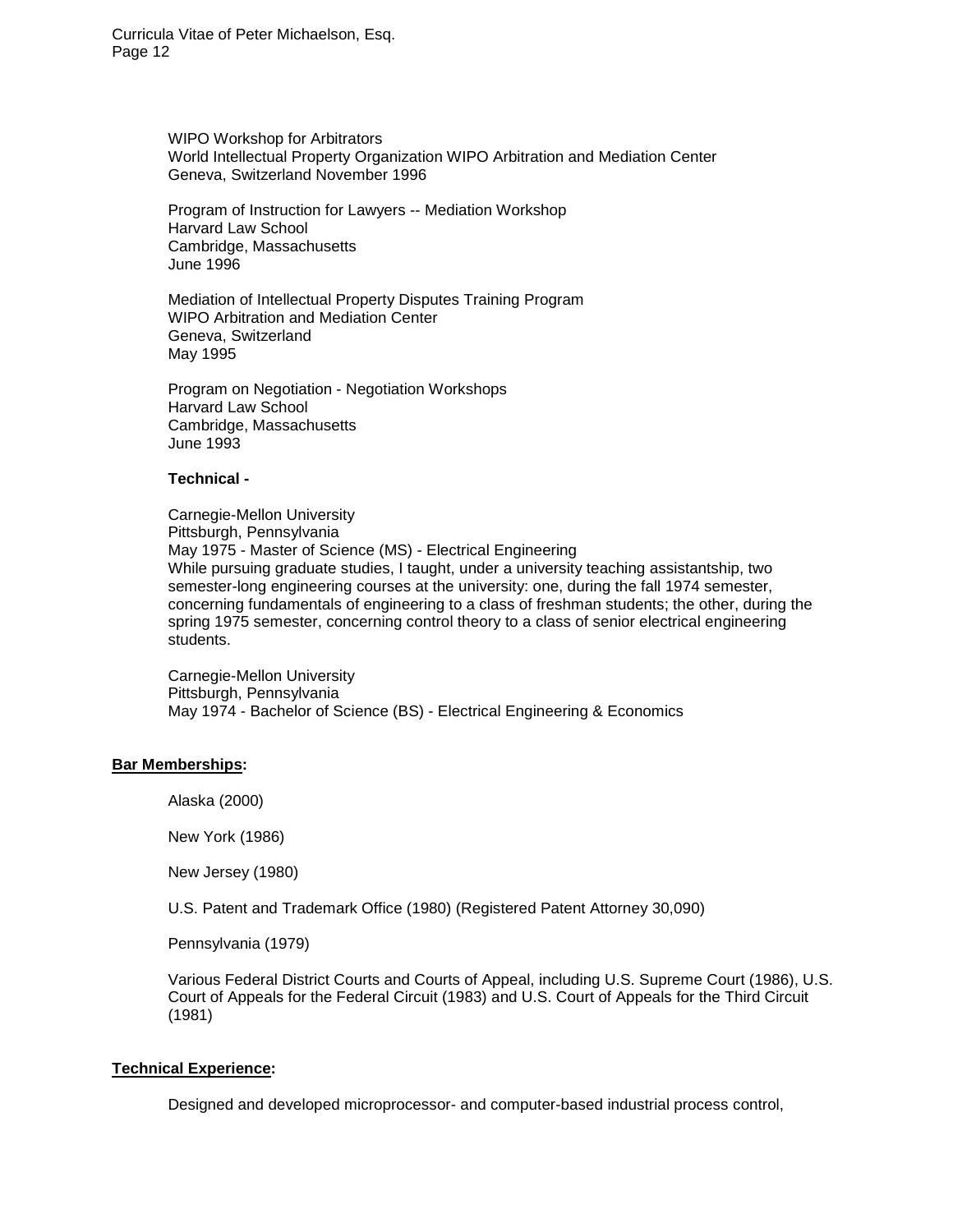> measurement and multi-axis automation systems, and general electronic and specialized interface circuitry.

# **Technical Positions Held -- 1975 to 1979:**

1977 - 1979 -- Electronics Development Engineer Rockwell International Corporation Municipal & Utility Division Pittsburgh, Pennsylvania

1976 - 1977 -- Electronics Development Engineer Aluminum Co. of America (Alcoa) Alcoa Technical Center Production Equipment Laboratories Pittsburgh, Pennsylvania

1975 - 1976 -- Electronics Project Engineer Control Systems Research, Inc. Pittsburgh, Pennsylvania

#### **Professional Memberships:**

Alaska Bar Association

American Bar Association (Dispute Resolution and Intellectual Property sections)

American College of e-Neutrals

Chartered Institute of Arbitrators (Former Chair (now Chair Emeritus) and Former Acting Treasurer, Member of Executive Committee - New York Branch, and Former Trustee of the Institute (Americas Region)) During January 2013 - May 2013, I co-established, in conjunction with the Chartered Institute's headquarters in London, the New York Branch. Between May 2013 - December 2016, I successfully ran the Branch as its first chair. In my role as Chair and working closely with members of the Branch Executive Committee, I organized the Branch's operations, instituted and administratively ran various Branch programs and courses, built a solid financial base for the Branch and a very strong brand recognition for the Branch in both the New York and global international arbitration communities, and nearly doubled Branch membership.

College of Commercial Arbitrators (Corporate committee)

International Arbitration Club of New York

New Jersey State Bar Association (Dispute Resolution section)

New York International Arbitration Center (NYIAC)

New York State Bar Association (Dispute Resolution section)

Silicon Valley Arbitration and Mediation Center (SVAMC)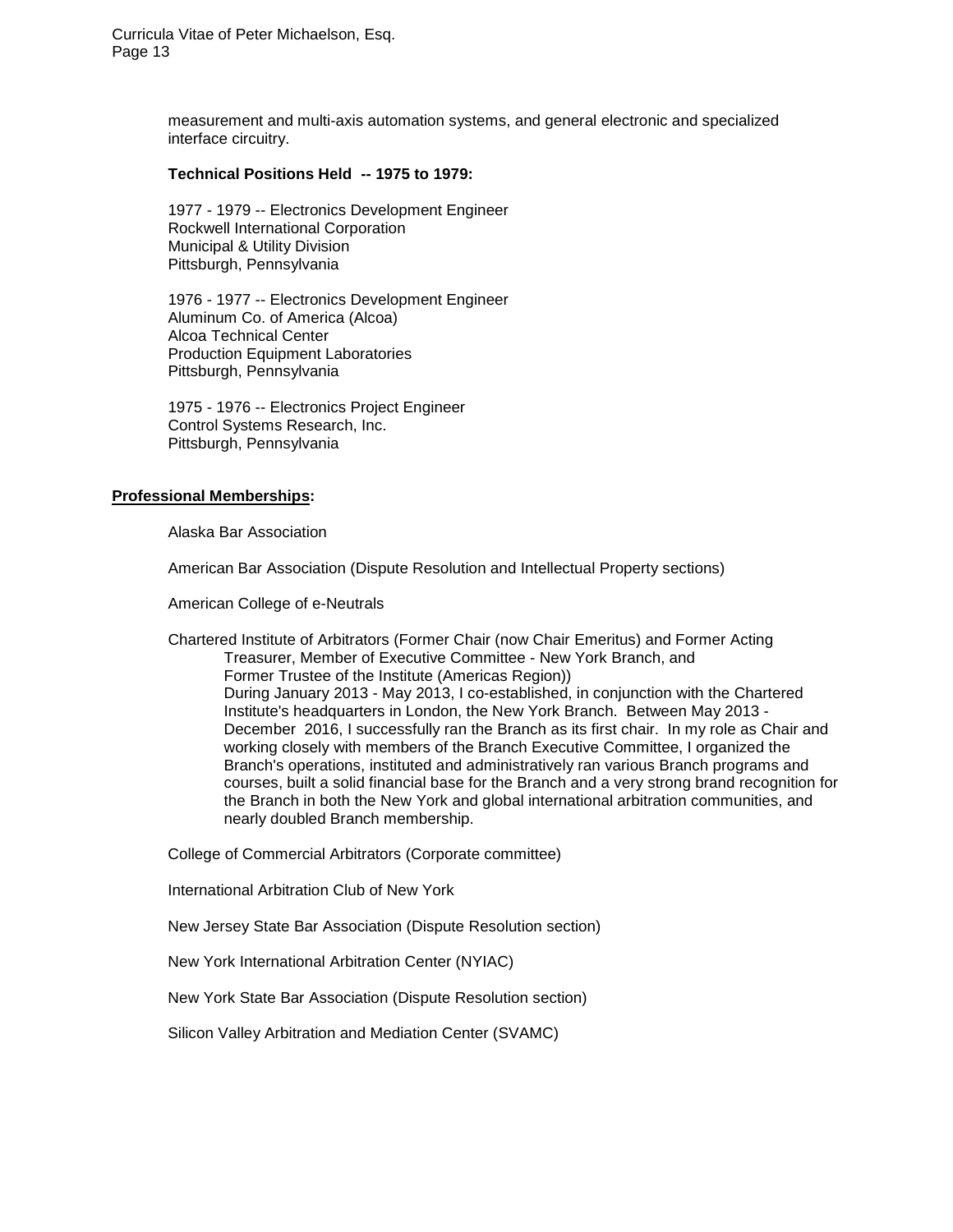#### **Other Credits and Qualifications:**

Master -- Justice Marie L. Garibaldi American Inn of Court (NJ) for Alternative Dispute Resolution

Member -- National Patent Advisory Council, American Arbitration Association

Member -- WIPO Working Group on Life Science Dispute Resolution

Supporting Fellow and National Summit Participant of "The College of Commercial Arbitrators -- Protocols for Expeditious, Cost-Effective Commercial Arbitration", Oct. 2009 [\(click here for](http://www.mandw.com/PUBLICATIONS/CCA_Arb_Protocols%28final%29.pdf)  [protocols\)](http://www.mandw.com/PUBLICATIONS/CCA_Arb_Protocols%28final%29.pdf)

Member (former) -- CPR International Commission on Patent Disputes; Technology Committee and Neutrals Selection Sub-committee; Arbitration Committee and Expedited Arbitration Sub-committee, e-Discovery Committee and Neutrals Selection Sub-committee; Energy, Oil and Gas Committee, 2009 Annual Meeting Advisory Committee [\(click here for meeting brochure\)](http://www.mandw.com/PRESENTATIONS/CPR%20Annual%20Meeting%202009%20Brochure.pdf), and 2008 Annual Meeting Advisory Committee. Also participated in creating, formulating and drafting various CPR undertakings, including:

a) "Report of the CPR Patent Mediation Task Force -- Effective Practices Protocol" (2014) [\(click here for report\)](http://www.mandw.com/PUBLICATIONS/CPR-Patent_Mediation_Task_Force(2014).pdf);

b) "CPR Protocol on Damages in Arbitration" (2010) [\(click here for protocol\)](http://www.mandw.com/PUBLICATIONS/CPR-Protocol_on_Damages_in_Arbitration(2010).pdf); and c) "CPR Global Rules for Accelerated Commercial Arbitration" (2009) [\(click here for rule](http://www.mandw.com/PUBLICATIONS/CPR_Global_Rules_Accel_Comml_Arb(2009).pdf)  [set\)](http://www.mandw.com/PUBLICATIONS/CPR_Global_Rules_Accel_Comml_Arb(2009).pdf).

Member (former) -- National Academy of Distinguished Neutrals and Executive Committee, New Jersey Chapter [\(click here for announcement\)](http://www.mandw.com/NJLJ-announcement-After_Hours_5_%206_13.pdf)

# **Publications:**

Contributed articles concerning various aspects of intellectual property law and alternative dispute resolution to professional, legal and technical publications; specifically:

"Chapter 20 - Use of Arbitration in Resolving Disputes involving Intellectual Property", Handbook of Commercial Arbitration, 2nd Ed., American Bar Association, Section of Litigation (co-author) (forthcoming)

"Emergency Arbitration: Fast, Effective and Economical", Just Resolutions (publication of the American Bar Association, Dispute Resolution Section), March 2016 [\(click here for](http://www.americanbar.org/groups/dispute_resolution/publications/JustResolutions/November-e-news1111211111111111211111.html)  [publication\)](http://www.americanbar.org/groups/dispute_resolution/publications/JustResolutions/November-e-news1111211111111111211111.html) (also available at [http://ssrn.com/abstract=2762715\)](http://ssrn.com/abstract=2762715)

"Arbitrator Selection", An Arbitration Primer for Litigators, New York State Bar Association (NYSBA), Dispute Resolution Section, December 2015 , p. 7-8 [\(click here for publication\)](http://www.mandw.com/PUBLICATIONS/NYSBA-DRS_Arbitration_pamphlet_Final(12-2015).pdf)

"Patent Arbitration: It Still Makes Good Sense", Landslide (Journal of the Intellectual Property Section of the American Bar Association), Vol. 7, No. 6 (July/August 2015) (also available at [http://ssrn.com/abstract=2635036\)](http://ssrn.com/abstract=2635036) [\(click here for re-print\)](http://www.mandw.com/PUBLICATIONS/ABA_LAND_v007n06__patent_arbitration_it_still_makes_good_sense(re-print).pdf), an updated version appears in CPR Alternatives, March 2016, p. 35-41 [\(click here for publication\)](http://onlinelibrary.wiley.com/enhanced/doi/10.1002/alt.21625/)

"Guidance Note: Arbitration and Social Media" (co-author) [\(click here for note\)](http://www.mandw.com/PUBLICATIONS/Social-Media-Guidance-Note-Final062015.pdf) (also available at [http://ciarbny.org/wp-content/uploads/Social-Media-Guidance-Note-](http://ciarbny.org/wp-content/uploads/Social-Media-Guidance-Note-Final062015.pdf)[Final062015.pdf\)](http://ciarbny.org/wp-content/uploads/Social-Media-Guidance-Note-Final062015.pdf). Re-printed as "Appendix I - Guidance Note: Arbitration and Social Media", The College of Commercial Arbitrators Guide to Best Practices in Commercial Arbitration, 4th Ed., p. 613-623 (©2017, JurisNet LLC)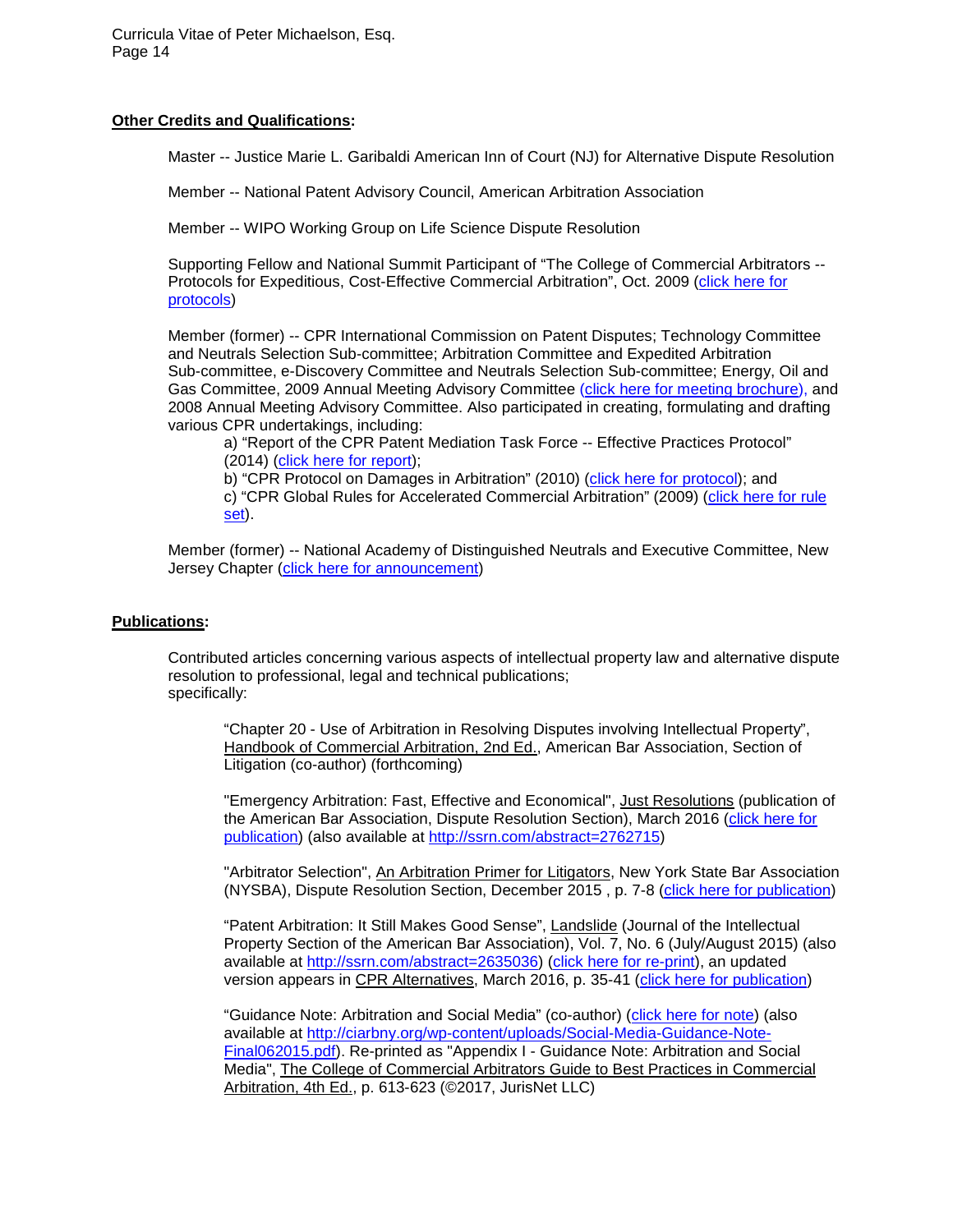"When Speed and Cost Matter: Emergency and Expedited Arbitration", New Jersey Law Journal, Vol. 218, No. 4 (October 27, 2014), p. 50 (also available at [http://ssrn.com/abstract=2523023\)](http://ssrn.com/abstract=2523023) [\(click here for re-print\)](http://www.mandw.com/PUBLICATIONS/NJLJ-Emerg-Relief(102714).pdf)

"The New 2014 WIPO ADR Rule Set: Flexible, Efficient and Improved", NYSBA New York Dispute Resolution Lawyer, Vol. 7, No. 2 (Fall 2014), pp. 32-35 (also accessible at [http://ssrn.com/abstract=2523032\)](http://ssrn.com/abstract=2523032) [\(click here for re-print\)](http://www.mandw.com/PUBLICATIONS/NYSBA_NY_DR_Lawyer-2014_WIPO_ADR_Rules(Fall-2014).pdf)

"Neutral Selection: Some Guidance from a Neutral", Dispute Resolution Journal, Vol. 69, No. 1, June 2014, pages 25-31 (published for the American Arbitration Association by JurisNet, LLC) [\(click here for article\)](http://www.mandw.com/PUBLICATIONS/Dispute_Res_Journal-Vol69_No1-Michaelson.pdf) and re-published as Chapter 4, pages 37-43 in ICDR Handbook on International Arbitration and ADR, 3rd Ed., Juris Publishing, July 2017 [\(click here to view\)](http://www.mandw.com/PUBLICATIONS/HIAA3-2017-Ch4-Neutral-Selection(Michaelson).pdf); an expanded version appears in CPR Alternatives, Vol. 32, No. 6, June 2014, pages 85 and 89-93 [\(click here for full issue\)](http://www.mandw.com/PUBLICATIONS/CPR-Alternatives-June-2014.pdf) [\(click here for article\)](http://www.mandw.com/PUBLICATIONS/CPR-Alternatives-June-2014(Michaelson-article).pdf) (also available at [http://ssrn.com/abstract=2455914\)](http://ssrn.com/abstract=2455914) and in A. Rovine ed., Contemporary Issues in International Arbitration and Mediation: The Fordham Papers 2014 (©2015, Koninklijke Brill NV, Leiden), pages 13-23

"Demystifying Commercial Arbitration: It's Much Better Than You Think", New Jersey Law Journal, Vol. 216, No. 7, Section 3 -- Alternative Dispute Resolution Supplement, May 26, 2014, pages S1, S2 and S8 [\(click here for re-print\)](http://www.mandw.com/PUBLICATIONS/NJLJ_052614-reprint-Michaelson.pdf) (also available at [http://ssrn.com/abstract=2448242\)](http://ssrn.com/abstract=2448242)

"Neutral Selection: Some Guidance from a Neutral", and Interview (IP Member Spotlight) of Peter L. Michaelson, both appearing in American Bar Association Just Resolutions, March 2014 [\(click here for front page of edition\)](http://www.mandw.com/PUBLICATIONS/ABA-Just-Resolutions_March-2014(IP_issue)(home_page).pdf) [\(click here for article\)](http://www.mandw.com/PUBLICATIONS/Michaelson_article_Just_Resolutions(March_2014).pdf) [\(click here for](http://www.mandw.com/PUBLICATIONS/Michaelson_interview_Just_Resolutions(March_2014).pdf)  [interview\)](http://www.mandw.com/PUBLICATIONS/Michaelson_interview_Just_Resolutions(March_2014).pdf)

"Enhanced Tribunals: Why It's Time to Use Personality Screening to Supplement Selection Criteria" (a two-part article), CPR Alternatives, November 2010 (part 1 -- [click](http://www.mandw.com/PUBLICATIONS/CPR%20Alternatives%20Nov%202010%20%28full%20issue%29.pdf)  [here for full issue\)](http://www.mandw.com/PUBLICATIONS/CPR%20Alternatives%20Nov%202010%20%28full%20issue%29.pdf), and "Can Conflicting Styles Be Detected? How Personality Screens Make Tribunal 'Matches' for More Effective Arbitration, CPR Alternatives, December 2010 (part 2 -- [click here for full issue\)](http://www.mandw.com/PUBLICATIONS/CPR%20Alternatives%20Dec%202010%20%28full%20issue%29.pdf)

"Enhancing Arbitrator Selection: Using Personality Screening to Supplement Conventional Section Criteria for Tripartite Arbitration Tribunals", Arbitration - The International Journal of Arbitration, Mediation and Dispute Management, Vol. 76, February 2010, p. 98-112 [\(click here to view re-printed version\)](http://www.mandw.com/PUBLICATIONS/CIArb%20-%20Enhancing%20Arbitrator%20Selection%20%282010%20-%2076%20Arbitration%2098--112%29.pdf) (also available at [http://ssrn.com/abstract=2455918\)](http://ssrn.com/abstract=2455918)

"In International Arbitration, Disclosure Rules at the Place of Enforcement Matter Too", Dispute Resolution Journal, Vol. 62, No. 4, November 2007-January 2008, pages 82-88 [\(click here to view published version\)](http://www.mandw.com/PUBLICATIONS/AAA%20Dispute%20Resolution%20Journal%20Article%20%28Nov%202007%20-%20published%20version%29.pdf) [\(click here to view re-printed version\)](http://www.mandw.com/PUBLICATIONS/AAA%20Dispute%20Resolution%20Journal%20Article%20%28Nov%202007%20-%20re-printed%20version%29.pdf) (also available at [http://ssrn.com/abstract=2455943\)](http://ssrn.com/abstract=2455943), re-published as Chapter 29, pages 351-360, AAA Handbook on International Arbitration Practice, Juris Publishing September 2010 [\(click here to view\)](http://www.mandw.com/PUBLICATIONS/AAA%20Int%20Arb%20Practice%20Handbook-Chapter%2029.pdf), as Chapter 28, pages 397-406 in ICDR Handbook on International Arbitration Practice, 2d Ed., July 2017 [\(click here to view\)](http://www.mandw.com/PUBLICATIONS/HIAP2-2017-Ch28-Intl-Arbitration-Disclosure-Rules(Michaelson).pdf), as Chapter 11, pages 133-142, American Arbitration Association Handbook on International Arbitration and ADR, 2nd Ed., Juris Publishing, October 2010 [\(click here to view\)](http://www.mandw.com/PUBLICATIONS/AAA%20Int%20Arb%20and%20ADR%20Handbook%202nd%20ed-Chapter%2011.pdf) and Chapter 13, pages 151-160 in ICDR Handbook in International Arbitration and ADR, 3rd Ed., Juris Publishing, July 2017 [\(click here to view\)](http://www.mandw.com/PUBLICATIONS/HIAA3-2017-Ch13-Disclosure-Rules-at-Place-of-Enforcement(Michaelson).pdf)

"Vacatur Not Warranted for Undisclosed Trivial Past Association - But Guidance for Other Transactions is Lacking," Dispute Resolution Journal (ADR News Section, Ethics in Arbitration), Vol. 62, No. 1, February-April 2007, pages 4 and 21 [\(click here to view\)](http://www.mandw.com/PUBLICATIONS/Vacatur%20Not%20Warranted%20--%20AAA%20Dispute%20Resolution%20Journal%20Article%20%28Feb-Apr%202007%29.pdf)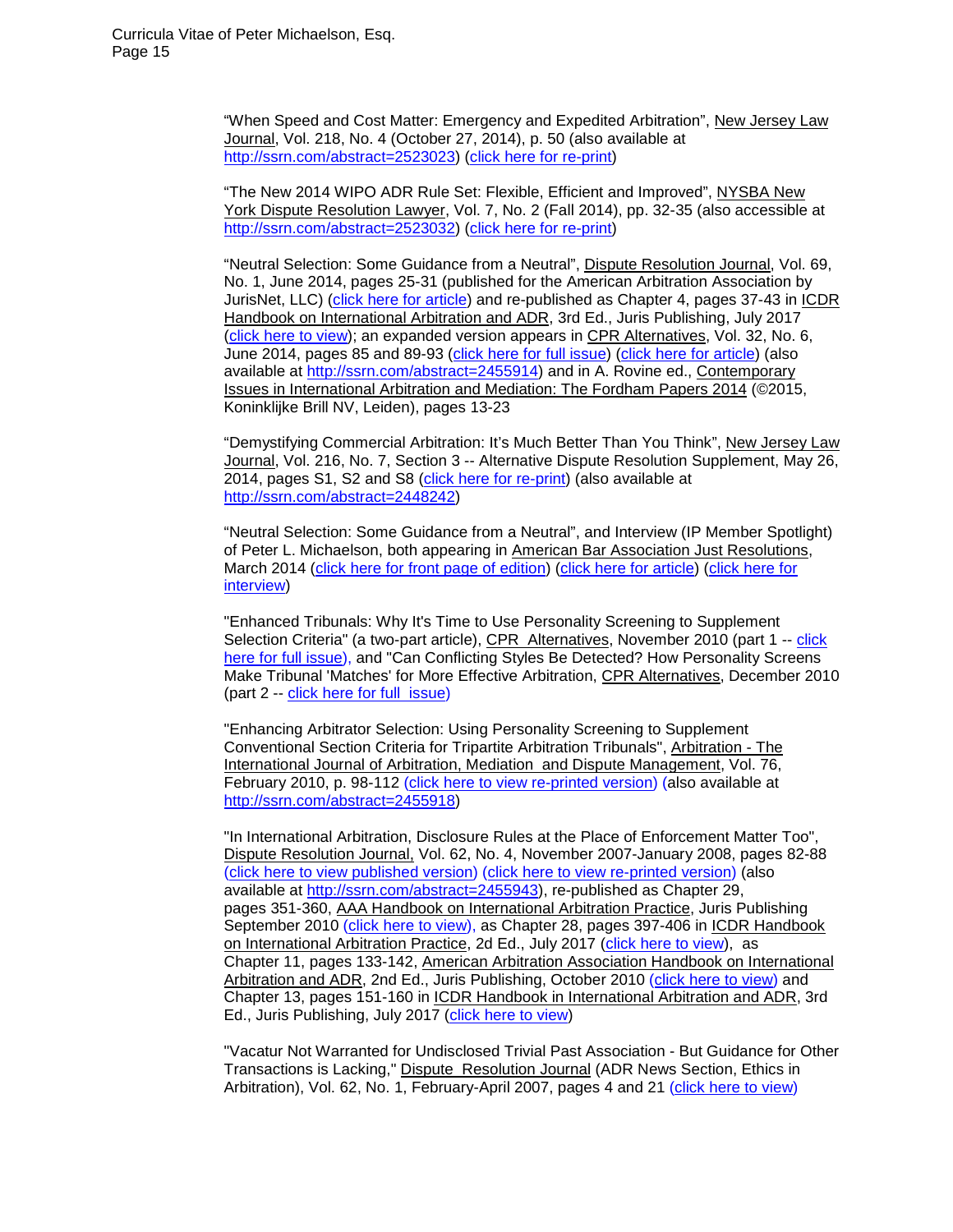"The 1984 Semiconductor Chip Protection Act - A Comprehensive View," Communications and the Law, Vol. 8, No. 5, October 1986, pp. 23-55 [\(click here to view\)](http://www.mandw.com/PUBLICATIONS/Communications%20and%20the%20Law%20-%20Oct%201986%20-%20pp%2023-55.pdf)

"Patent and Trade Secret Protection of Software: Patentability of Programs - Nature and Scope of Trade Secret Protection," Computer Software and Chips 1986, Practising Law Institute, 1986, pp. 403-429

"Legal Defenses Against Piracy," Electronics Week, Vol. 38, No. 9, March 4, 1985, pp. 53-56 [\(click here to view\)](http://www.mandw.com/PUBLICATIONS/Electronics%20Week%20-%20Mar%201985%20-%20pp%2053-56.pdf)

"Software Protection in the United States - Facts, Fantasies, Methods and Results," Proceedings of EUREL - 6th European Conference on Electrotechnics, EUROCON 84, Computers in Communication and Control, Brighton, England, September 1984, pp. 54-57 [\(click here to view\)](http://www.mandw.com/PUBLICATIONS/EUROCON%2084%20-%20Sept%201984%20-%20pp%2054-57.pdf). Reprinted in Japanese in Business Communication Journal, published by the Kikaku Center Co., Ltd., Tokyo, Japan, pp. 59-63, December 1984 (co-author) [\(click here to view\)](http://www.mandw.com/PUBLICATIONS/Business%20Communication%20Journal%20-%20Dec%201984%20-%20pp%2059-63.pdf)

"A Brief Look at the Legality of Competitive Restrictions Imposed on Trade Secret Licensees by Trade Secret Licensors," Journal of the Patent Office Society, Vol. 63, No. 6, June 1981, pp. 320-334 [\(click here to view\)](http://www.mandw.com/PUBLICATIONS/Journal%20of%20Patent%20Office%20Society%20-%20June%201981%20-%20pp%20320-334.pdf)

#### **Seminars and Presentations Given:**

Conducted numerous legal seminars and presentations concerning intellectual property law, alternative dispute resolution and domain name arbitration for various professional and continuing legal education organizations, institutions, and national, state and regional bar associations, the principal ones being:

Webinars: "A Few Things Every AAA Arbitrator Should Know -- Ethics, AAA Standards and Responsibilities", "Arbitrator Immunity", "Malpractice Insurance" American Arbitration Association (co-presenter) (forthcoming)

"Preparing the Mediation Meeting: A Mediator's Perspective", 2017 WIPO Mediators' Meeting - Exchange of Best Practices, WIPO, Geneva, Switzerland, March 24, 2017 (panelist) [\(program agenda\)](http://www.mandw.com/PRESENTATIONS/WIPO_Mediators_Meeting_Program(032417).pdf) [\(presentation\)](http://www.mandw.com/PRESENTATIONS/WIPO-MediatorsMtg(Michaelson_presentation)(032417)(final).pdf)

"Clearing the Fog: Practical Insights for Enhancing AAA Arbitrator Practices and Opportunities", Sessions 205/305, AAA/ICDR Neutrals' Conference, New Orleans, Louisiana, February 19-20, 2016 (panelist) [\(conference agenda\)](http://www.mandw.com/PRESENTATIONS/2016_AAA-ICDR_Neutrals) [\(presentation\)](http://www.mandw.com/PRESENTATIONS/AAA-Clearing-the-Fog-presentation(02-2016).pptx)

"Intellectual Property Arbitration", 4th Annual Georgetown International Arbitration Month program sponsored by Georgetown International Arbitration Society, Georgetown University Law Center, Washington, DC, February 10, 2016 (panelist) [\(click here for](http://www.mandw.com/PRESENTATIONS/Georgetown_IAM_IP-Arb-Flyer(02102016).JPG)  [session flyer\)](http://www.mandw.com/PRESENTATIONS/Georgetown_IAM_IP-Arb-Flyer(02102016).JPG)

Webinars: "Neutral Selection for the Large Arbitration Case: Tips from the Front Line", American Arbitration Association, February 2016 [\(click here for webinar\)](https://www.aaau.org/courses/neutral-selection-for-the-large-arbitration-case-tips-from-the-front-line/15prw027/); and "Neutral Selection for Regular Track Cases: Tips from the Front Line", American Arbitration Association, February 2016 (co-presenter) [\(click here for webinar\)](https://www.aaau.org/courses/neutral-selection-for-regular-track-cases-tips-from-the-front-line/15prw033/)

"Emergency Arbitration in IP Matters", Teleconference Program, ABA Dispute Resolution Section IP Committee and IPL Section ADR Committee, December 17, 2015

"WIPO Mediation and Arbitration Workshop" (including a session on FRAND Disputes), World Intellectual Property Organization (WIPO) Arbitration and Mediation Center, Palo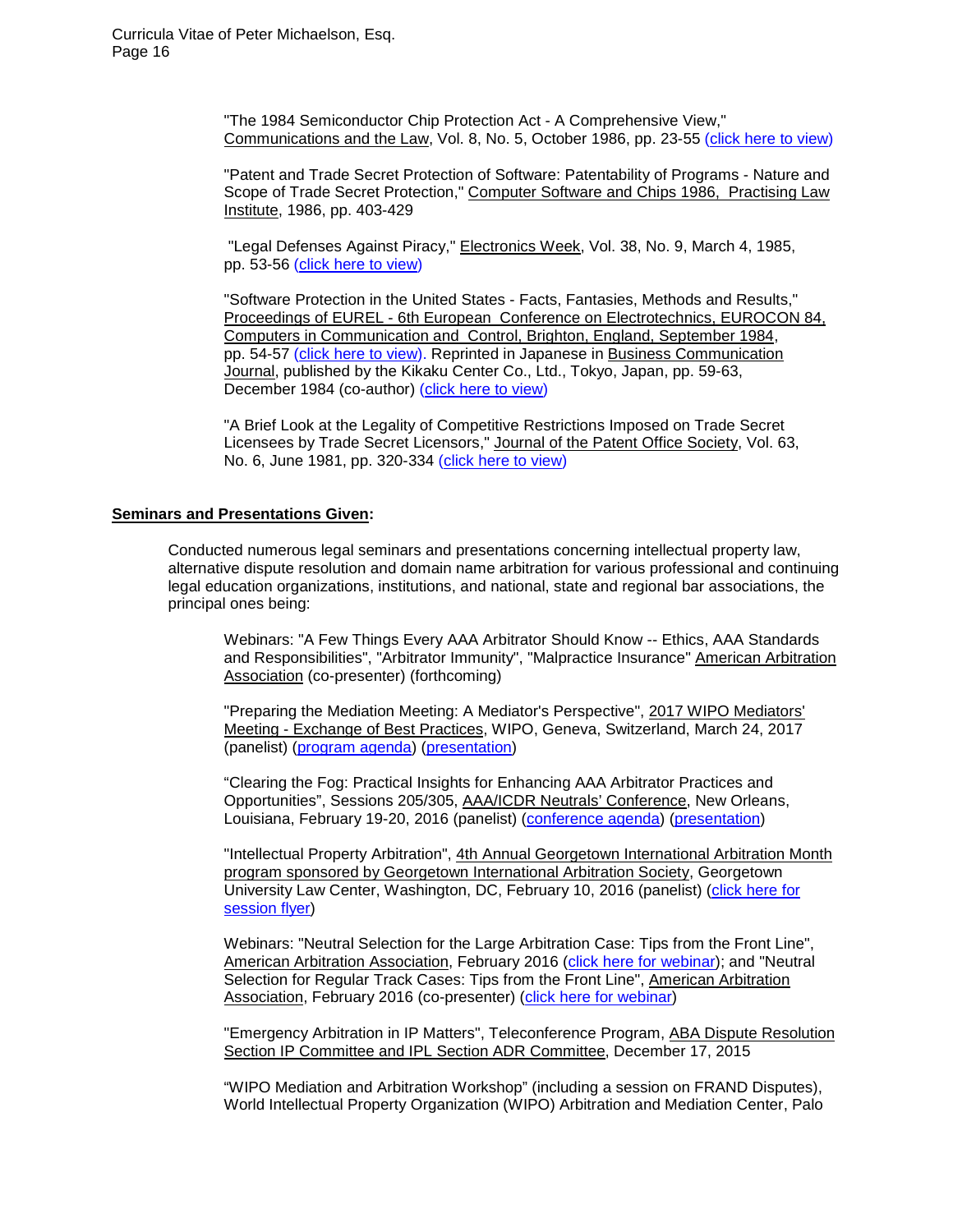Alto, California, November 12-13, 2015 (faculty/panelist) [\(program e-flyer\)](http://www.mandw.com/PRESENTATIONS/2015-WIPO_Med_and_Arb_Workshops(CAL-112015)(e-flyer).pdf) [\(click here for workshop outline,](http://www.mandw.com/PRESENTATIONS/WIPO_Arb-Med_Workshop_Program(11-2015).pdf) [here for presentation for Session V](http://www.mandw.com/PRESENTATIONS/WIPO_Arb-Med_Workshop_Session_5(11-12-2015).pdf) - Preparatory Organization of the Mediation, [here for presentation for Session VI](http://www.mandw.com/PRESENTATIONS/WIPO_Arb-Med_Workshop_Session_6(11-12-2015).pdf) - The Conduct of a Mediation Meeting and the Role of the Different Actors, and [here for presentation for Session X](http://www.mandw.com/PRESENTATIONS/WIPO_Arb-Med_Workshop_Session_10(11-12-2015).pdf) - Selecting and Appointment of the (Arbitral) Tribunal and Preparatory Organization

"Award Writing" session of "Commercial Arbitration Training for Arbitrators and Counsel: Comprehensive Training for the Conducting of Commercial Arbitration" sponsored by the New York State Bar Association and Benjamin N. Cardozo School of Law, New York, New York, June 1-3, 2015 (panelist) [\(program flyer\)](http://www.mandw.com/PRESENTATIONS/2015-NYSBA_Arb_Training_Program_Brochure(final).pdf)

"ADR in Innovation and Technology Cases: Are Tech Cases Special? What You Need to Know", 17th Annual Spring Conference of the American Bar Association Section of Dispute Resolution, Seattle, Washington, April 17-20, 2015 (panelist) [\(conference](http://www.mandw.com/PRESENTATIONS/ABA-Seattle-DR_Ann_Mtg_Program-04-2015.pdf)  [program\)](http://www.mandw.com/PRESENTATIONS/ABA-Seattle-DR_Ann_Mtg_Program-04-2015.pdf) [\(session information\)](http://www.mandw.com/PRESENTATIONS/ABA-DR_ADR-Innovation_Tech_Cases-session(041615).pdf) [\(session materials\)](http://www.mandw.com/PRESENTATIONS/ABA-DR_ADR-Innovation_Tech_Cases-session(materials)(041615).pdf)

"Protecting Your IP Overseas: WIPO Services and Initiatives", specifically "Mediation of IP Disputes -- The WIPO Experience", World Intellectual Property Organization in partnership with the United States Patent and Trademark Office (USPTO) and in cooperation with the American Intellectual Property Law Association (AIPLA) and with the support of the United States Chamber of Commerce (USCC), November 12, 2014, Princeton, New Jersey (panelist) [\(click here for presentation\)](http://www.mandw.com/PRESENTATIONS/WIPO-Mediation_presentation(111214).pdf)

"WIPO Arbitration Workshop" (including a session on resolving FRAND disputes), World Intellectual Property Organization Arbitration and Mediation Center and co-sponsored by The New York Branch of The Chartered Institute of Arbitrators and the Licensing Executives Society (US and Canada),November 7, 2014, New York, New York (faculty/panelist) [\(click here for workshop outline,](http://www.mandw.com/PRESENTATIONS/WIPO_Arbitration_Workshop_Program(110714).pdf)

[here for presentation for Session III](http://www.mandw.com/PRESENTATIONS/WIPO_Arbitration_Workshop_Session_3(110714).pdf) -- Selection and Appointment of the Tribunal and Preparatory Organization, and

[here for presentation for Session VII](http://www.mandw.com/PRESENTATIONS/WIPO_Arbitration_Workshop_Session_7(110714).pdf) -- Case Management Techniques for IP Arbitration, including in FRAND Disputes; and

[here for WIPO letter of appreciation\)](http://www.mandw.com/PRESENTATIONS/WIPO-ltr-appreciation(NYCworkshops)(120514).pdf)

"WIPO Mediation Workshop" (including a session on resolving FRAND disputes), World Intellectual Property Organization Arbitration and Mediation Center and co-sponsored by The New York Branch of The Chartered Institute of Arbitrators and the Licensing Executives Society (US and Canada),November 6, 2014, New York, New York (faculty/panelist)

(click here [for workshop outline,](http://www.mandw.com/PRESENTATIONS/WIPO_Mediation_Workshop_Program(110614).pdf)

[here for presentation for Session III](http://www.mandw.com/PRESENTATIONS/WIPO_Mediation_Workshop_Session_3(110614).pdf) -- Preparing and Commencing the Mediation, here for presentation for Session VI -- The Conduct of a Mediation Meeting and the Role of the Different Actors, and here for presentation for Session VIII -- Drafting Effective Mediation Clauses and Submission Agreements and Case Management Techniques; and [here for WIPO letter of appreciation\)](http://www.mandw.com/PRESENTATIONS/WIPO-ltr-appreciation(NYCworkshops)(120514).pdf)

"Neutral Selection: Some Guidance from Neutral", 9th Annual Fordham Law School Conference on International Arbitration and Mediation, New York, New York, June 12-13, 2014 (panelist) [\(e-flyer\)](http://www.mandw.com/PRESENTATIONS/Intl-Arb-Med-Conf-Fordham_Law(06-2014)(e-flyer).pdf) [\(conference program\)](http://www.mandw.com/PRESENTATIONS/Int-Arb-Med-conf_06-2014_full-program(final).pdf) [\(presentation\)](http://www.mandw.com/PRESENTATIONS/P_L_Michaelson-Fordham-9CIAM-presentation(061314)(complete).pdf)

"Arbitrating Disputes over RAND (Reasonable and Nondiscriminatory) Licensing Commitments", Teleconference Program, ABA Dispute Resolution Section IP Committee and IPL Section ADR Committee, May 21, 2014 (panelist) [\(program recording\)](http://www2.eintercall.com/moderator/presentation/Playback?id=1ad16597-38e2-47b7-a6ca-806b67fa9dbb.rpm)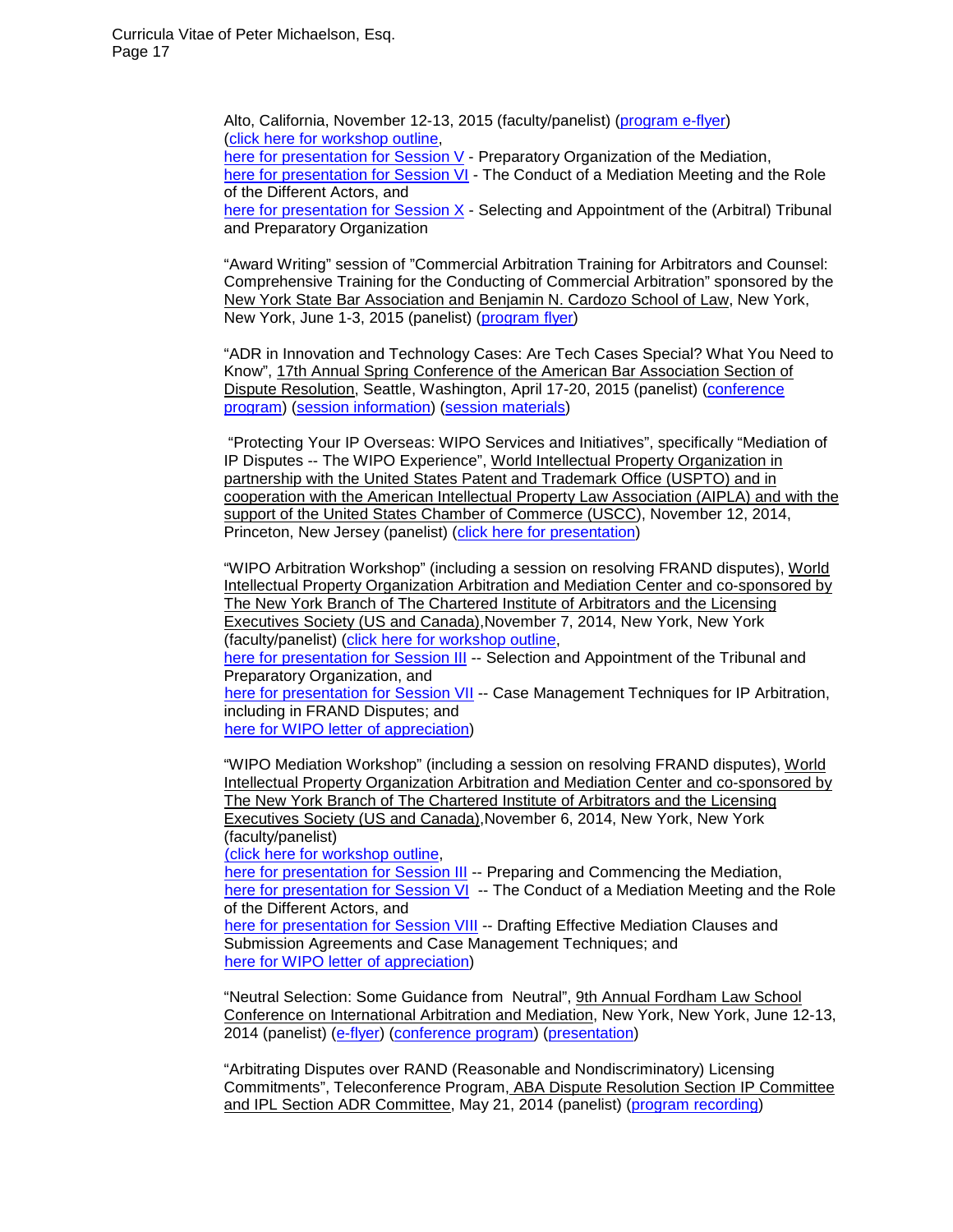"Perspectives of an IP Neutral -- discussion on a few topics", High Technology Law Group, San Jose, California, October 10, 2013 (speaker) [\(presentation\)](http://www.mandw.com/PRESENTATIONS/P_L_Michaelson-HTLG_IP-ADR_presentation(101013).pptx) [\(cited references\)](http://www.mandw.com/PRESENTATIONS/PLMichaelson_IP-ADR_references(HTLG)(101013).zip)

"International Arbitration - Market Opportunities", 2013 Americas Regional Meeting, MSI Global Alliance, New York, New York, June 8, 2013 (speaker) [\(presentation\)](http://www.mandw.com/PRESENTATIONS/2013_Intl_Arb-MSI(060813).pptx)

"WIPO Mediation and Arbitration: Alternative to Global Patent Litigation", Annual Meeting of the American Bar Association, ABA-IPL Programs, Chicago, Illinois, August 2-7, 2012 (panelist) [\(program brochure\)](http://www.mandw.com/PRESENTATIONS/ABA_2012_Ann_Mtg_IPL_brochure.pdf) [\(presentation materials\)](http://www.mandw.com/PRESENTATIONS/PLMichaelson-2012_ABA_Ann_Mtg-WIPO_Pat_Med_presentation(080312).pptx) [\(letter of appreciation\)](http://www.mandw.com/COMMENDATIONS/ABA_letter_(9-19-12)_2012_Annual_Meeting.pdf)

"The ABA's Got Talent" specifically sub-session "How Niche Marketing has Helped Grow Your Practice", 14th Annual Spring Conference of the American Bar Association Section of Dispute Resolution, Washington, DC, April 18-21, 2012 (panelist) [\(session](http://www.mandw.com/presentations/ABAGotTalent_flyer(042012).JPG) flyer)

"Best Practices for a Successful Mediation of a Patent Dispute" specifically sub-session of "Mediation of Patent Disputes -- The WIPO Experience", 27th Annual Intellectual Property Law Conference of the American Bar Association, Washington, DC, March 28-30, 2012 (panelist requested by and representing WIPO) [\(presentation](http://www.mandw.com/presentations/PLMichaelson_ABA_IPL-WIPO_Pat_Med_presentation(033012).pdf)  [materials\)](http://www.mandw.com/presentations/PLMichaelson_ABA_IPL-WIPO_Pat_Med_presentation(033012).pdf) [\(conference](http://www.mandw.com/presentations/ABA_IPL_27th_Annual_Mtg-Program_Sched(03-2012).pdf) program) [\(conference speakers\)](http://www.mandw.com/presentations/ABA_IPL_27th_Annual_Mtg-Speakers(03-2012).pdf) [\(conference speakers' bios\)](http://www.mandw.com/presentations/ABA_IPL_27th_Annual_Mtg-Speakers_Bios(03-2012).pdf) [\(letter of appreciation\)](http://www.mandw.com/COMMENDATIONS/ABA_letter_(4-16-12)_Annual_IP_Law_Conference.pdf)

"Issues Raised for Arbitrators by Current and Anticipated Future Use of Social Media such as Facebook, Twitter, YouTube and Other Internet-based Programs", specifically the portion "Social Media - Challenges for Arbitrators -- An Explanation of Social Media", 2011 Annual Meeting of the College of Commercial Arbitrators, Denver, Colorado, October 22, 2011 (panelist) [\(conference brochure\)](http://www.mandw.com/PRESENTATIONS/CCA_Fall_2011_Ann_Mtg_Brochure.pdf) [\(presentation materials\)](http://www.mandw.com/PRESENTATIONS/CCA_Social_Media(10-22-11).pdf)

"Streamlining Arbitration -- It's What Your Client Wants: Protocols for Expeditious, Cost-Effective Commercial Arbitration", 2011 Annual Meeting of the New Jersey State Bar Association, Atlantic City, New Jersey, May 19, 2011 (panelist) [\(conference brochure\)](http://www.mandw.com/PRESENTATIONS/NJSBA_2011_Ann_Mtg_Program.pdf)

"E-Discovery and ADR -- Yes It Matters", Justice Marie Garibaldi American Inn of Court for Alternative Dispute Resolution in conjunction with the New Jersey State Bar Association Dispute Resolution Section and the New Jersey Association of Professional Mediators, Basking Ridge, New Jersey, February 10, 2011 (panelist) (program [announcement\)](http://www.mandw.com/PRESENTATIONS/Program%20Announcement--Garibaldi%20Inn-2_10_11_001.pdf) [\(presentation\)](http://www.mandw.com/PRESENTATIONS/PLM%20E-disc%20arb%20presentation%20%28021011%29.pptx) [\(presentation materials\)](http://www.mandw.com/PRESENTATIONS/PLMichaelson%20E-disc%20in%20Arb%20021011%20presentation%20materials.zip)

"Mediating and Arbitrating Technology Cases", New Jersey State Bar Association, Dispute Resolution Section, New Jersey Law Center, New Brunswick, New Jersey, November 9, 2010 (panelist) [\(program announcement\)](http://www.mandw.com/PRESENTATIONS/NJSBA%20IP%20ADR%20flyer%20%28110910%29.pdf)

"Different Options for Resolving International Disputes Involving Intellectual Property", Arbitration and Mediation for International Intellectual Property Disputes, presented by American Bar Association - Section of Intellectual Property Law, International Intellectual Property Society (IIPS), World Intellectual Property Organization (WIPO), New York, New York, March 25, 2010 (panelist) [\(program announcement\)](http://www.mandw.com/PRESENTATIONS/ABA-IPL%20CLE%20PROGRAM%20%283-25-10%29.pdf) [\(presentation\)](http://www.mandw.com/PRESENTATIONS/PLM-presentation%20ABA-WIPO-IIPS%20%2803-25-2010%29%28pub%20ver%29.pdf)

"Anatomy of a Mediation - Effective Strategies for Maximizing Positive Outcomes", First Annual Fall Meeting of the Dispute Resolution Section of the New York State Bar Association, New York, New York, November 13, 2008 (panelist) [\(program brochure\)](http://www.mandw.com/PRESENTATIONS/2008%20NYSBA%20DR%20fall%20ann%20mtg%20program%20brochure%20%28100708%29.pdf)

"Special Focus on Evidentiary Issues", October 29, 2008, Fifth Annual Seminar on International Commercial Arbitration: How to Handle Intellectual Property and Telecommunication Cases, American University, Washington College of Law, Washington, D.C., sponsored by American University Washington College of Law,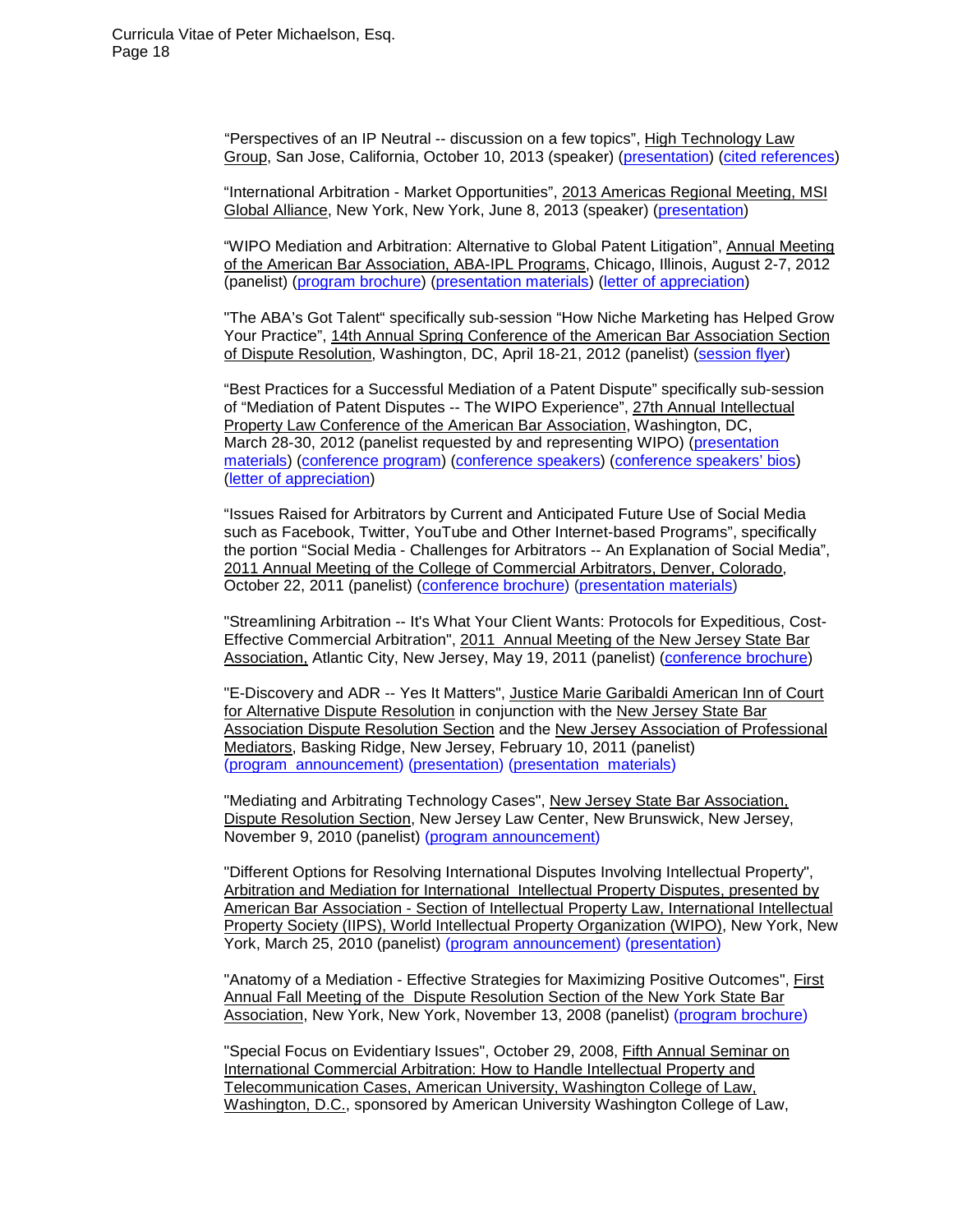American Arbitration Association, International Centre for Settlement of Investment Disputes (ICSID) and International Chamber of Commerce (ICC), October 27-30, 2008 (panelist) (program [brochure\)](http://www.mandw.com/PRESENTATIONS/WCL-Arbitration%20Annual%20Seminar_%20How%20to%20Handle%20IP-Telecom%20Cases-program%2808052008%29.pdf) [\(seminar agenda\)](http://www.mandw.com/PRESENTATIONS/2008%20Annual%20Seminar%20Agenda%20%28Oct%2027-30%202008%29.pdf) [\(presentation\)](http://www.mandw.com/PRESENTATIONS/WCL-Arbitration%20Annual%20Seminar_%20How%20to%20Handle%20IP-Telecom%20Cases-program%2808052008%29.pdf) [\(letter of appreciation\)](http://www.mandw.com/COMMENDATIONS/American%20University%20Washington%20College%20of%20Law%20letter%20of%20appreciation%20%2811-10-08%29.pdf)

"Registrars and the UDRP - registrars as registrants and other conundrums -- The GE (D2007-1834), Ricard (D2008-0789), Canwest (D2008-0687) and Eva Padberg (D2007-1886) cases"; Domain Name Panelists Meeting, WIPO Arbitration and Mediation Centre, Geneva, Switzerland, October 20, 2008 (co-presenter) [\(presentation\)](http://www.mandw.com/PRESENTATIONS/WIPO%20presentation%20October%2020%202008.ppt) [\(meeting](http://www.mandw.com/PRESENTATIONS/WIPO%20Domain%20Name%20Panelists%20Meeting%2010-20-08.pdf)  [program\)](http://www.mandw.com/PRESENTATIONS/WIPO%20Domain%20Name%20Panelists%20Meeting%2010-20-08.pdf)

"Mediating IP Disputes - Overcoming the Skeptics: a panel discussion followed by an audience driven, freeze-frame mock mediation session", Chartered Institute of Arbitrators Mediation Symposium: The Big Issue and Challenges Facing Mediators, Chartered Institute of Arbitrators, London, UK, September 24, 2008 [\(program brochure\)](http://www.mandw.com/PRESENTATIONS/CIArb%20Med%20Symp%20program%20announcement%20--%20%289-24-08%29.pdf)

"Arbitration and Mediation of Intellectual Property Disputes Today" jointly sponsored by ABA IP and Dispute Resolutions Sections at 2007 Annual Meeting of the American Bar Association, San Francisco, California, August 9-14, 2007 (speaker requested by WIPO) (panelist) [\(annual meeting brochure\)](http://www.mandw.com/PRESENTATIONS/2007%20ABA%20SF%20GeneralForm.pdf) [\(DR section program schedule\)](http://www.mandw.com/PRESENTATIONS/2007%20ABA%20Annual%20Mtg%20--%20DR%20program%20schedule.pdf) (IP [section events](http://www.mandw.com/PRESENTATIONS/2007%20ABA%20Annual%20Mtg%20--%20IP%20event-program%20schedule.pdf)  [& programs\)](http://www.mandw.com/PRESENTATIONS/2007%20ABA%20Annual%20Mtg%20--%20IP%20event-program%20schedule.pdf) [\(presentation graphics\)](http://www.mandw.com/PRESENTATIONS/2007%20ABA%20Annual%20Mtg%20--%20presentation%20graphics.pdf) [\(letter of appreciation\)](http://www.mandw.com/PRESENTATIONS/ABA%20Letter%20of%20Appreciation.pdf)

"Resolving Domestic and International IP Disputes Through Arbitration and Mediation" Presentation by WIPO Arbitration and Mediation Center, sponsored by IP and International Law Sections of The D.C. Bar Association and the Federal Circuit Bar Association, Washington, D.C., May 22, 2007 (speaker requested by WIPO) (program [announcement\)](http://www.mandw.com/PRESENTATIONS/DC%20Bar%20Arbitration-Mediation%20Luncheon%20Program%205-22-07.pdf) [\(presentation graphics\)](http://www.mandw.com/PRESENTATIONS/Presentation--WashingtonDC-IDCMay072007.pdf)

"Advanced Strategy and Tactics for Intellectual Property Disputes", Session D5, April 27, 2007 at Ninth Annual Spring Conference of the American Bar Association Section on Dispute Resolution, Washington, D.C., April 25-28, 2007 (panelist) [\(conference](http://www.mandw.com/PRESENTATIONS/ABA%20DR%202007%20Conference%20Brochure%20%28April%2025-28%202007%29.pdf) brochure)

"WIPO: Domain Names Dispute Resolution" Annual Meeting of the International Law and Practice Section of the New York State Bar Association, New York, New York, January 24, 2007 (substitute speaker requested by Debevoise & Plimpton LLP for David Bernstein) [\(meeting announcement](http://www.mandw.com/PRESENTATIONS/ILPAMProg2007%20%281-24-07%29.pdf)) [\(presentation graphics\)](http://www.mandw.com/PRESENTATIONS/NYSBA%20IPL%20--%20Presentation%20%2001242007%20re%20WIPO%20and%20UDRP.pdf)

"Confidentiality and Conflict of Interests in Intellectual Property Disputes", Intellectual Property Focus Area, an International Commercial Arbitration and Mediation Conference, The International Centre for Dispute Resolution (of the American Arbitration Association), Philadelphia, Pennsylvania, December 6, 2006 (panelist) [\(conference](http://www.mandw.com/PRESENTATIONS/ICDR%20of%20the%20ABA%20Program%20--%20Dec%206%202006.pdf)  [brochure\)](http://www.mandw.com/PRESENTATIONS/ICDR%20of%20the%20ABA%20Program%20--%20Dec%206%202006.pdf)

"Alternative Dispute Resolution in Intellectual Property Disputes", International Intellectual Property Society Meeting, New York, New York, September 14, 2006 (panelist) (meeting [announcement\)](http://www.mandw.com/PRESENTATIONS/IIPS%20--%20ADR%20in%20IP%20Disputes%20--%20Sept%2014%202006.pdf) [\(presentation graphics\)](http://www.mandw.com/PRESENTATIONS/IIPS-IDCSept06.pdf)

"Advanced Strategies and Tactics for Intellectual Property Disputes" and "Consideration in Selecting a Mediator - An In-house Perspective" at ADR on My Mind in Georgia, 8th Annual Spring Conference of the American Bar Association Section of Dispute Resolution, Atlanta, Georgia, April 5-8, 2006 (panelist) [\(conference](http://www.mandw.com/PRESENTATIONS/ABA%20Spring%20Conf%20--%20April%205-8%202006.pdf) brochure)

"Confronting Realities and Ethical Traps in IP ADR", Session 2A, at Hot Topics in Entertainment and Intellectual Property, American Bar Association Section of Dispute Resolution, Las Vegas, Nevada, October 21, 2005 (panelist) [\(flyer\)](http://www.mandw.com/PRESENTATIONS/ABA%20Section%20of%20Dispute%20Resolution%20-%20Oct%2021%202005.pdf)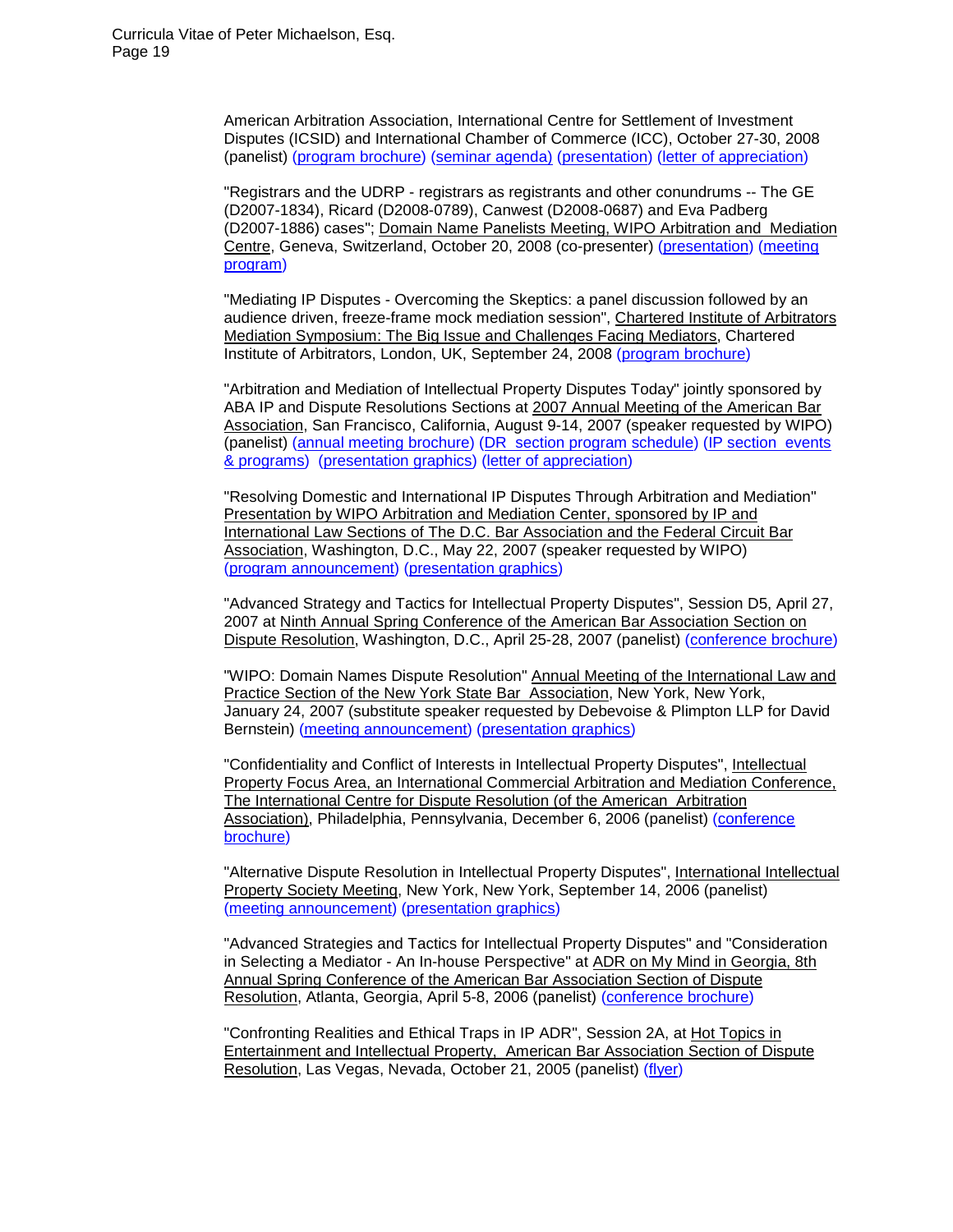"Mediation in IP Cases: Practice Pointers from All Perspectives", New York Intellectual Property Law Association, New York, New York, January 14, 2005 (panelist) [\(flyer\)](http://www.mandw.com/PRESENTATIONS/NYIPLA%20--%20Jan%2014%202005.pdf)

"Resolution of Intellectual Property Disputes in the 21st Century" workshop in IP ADR at 50th Council Meeting of the Asian Patent Attorneys Association (APAA), Fukuoka, Japan, October 24-27, 2004 (panelist invited by APAA) [\(conference brochure\)](http://www.mandw.com/PRESENTATIONS/APAA%2050th%20Council%20Brochure%20%28abbreviated%29%20--%20Oct%2024-27%202004.pdf) [\(workshop](http://www.mandw.com/PRESENTATIONS/APAA%2050th%20Council%20Meeting%20-%20Mock%20Case%20Workshop%20-%20Oct%2025%202004.pdf) agenda) [\(presentation graphics\)](http://www.mandw.com/PRESENTATIONS/APAA-PLM%20IP%20ADR%20presentation%20%2810-25-04%29.pdf)

"Resolving Patent Disputes through Mediation and WIPO -- Less Risk, Less Cost and Better Results", **BIO (Biotechnology Industry Organization) Intellectual Property** Counsels' Meeting, Boston, Massachusetts, October 4-5, 2004, (spoke in my own capacity and also represented WIPO Arbitration and Mediation Center) [\(flyer\)](http://www.mandw.com/PRESENTATIONS/BIO%20IP%20Counsels%20Meeting%20-%20Oct%204-5%202004.pdf) [\(presentation graphics\)](http://www.mandw.com/PRESENTATIONS/PLM-BIO%20pres%20file%20%2810-2004%29.pdf)

Panelist for "ADR Practitioner Session", WIPO Mediation Interest Group Meeting, September 6, 2004, World Intellectual Property Organization, Geneva, Switzerland [\(meeting agenda\)](http://www.mandw.com/PRESENTATIONS/WIPO%20MEDIATION%20INTEREST%20GROUP%20-%20Sep%206%202004%20%28first%20page%29.pdf)

"Common Pitfalls and Some New Twists to IP ADR", Session E8, April 17, 2004 at Resolution and Resilience in New York, 6th Annual Spring Conference of the American Bar Association Section of Dispute Resolution, New York, New York, April 15-17, 2004 (panel member for roundtable discussion) [\(conference brochure\)](http://www.mandw.com/PRESENTATIONS/6th%20Annual%20Spring%20Conf%20of%20the%20ABA%20-%20April%2015-17%202004.pdf) (letter of [appreciation\)](http://www.mandw.com/COMMENDATIONS/ABA%20letter%20%284-29-04%29%20Resolution%20and%20Resilience%20in%20NY%20%28April%2015-17%202004%29.pdf)

"Patent ADR - A Better Way: Less Risk, Less Cost, Better Results", Part of Session C15 "ADR in a High Tech World", March 21, 2003, at Insight for Inspired Practice, 5th Annual Spring Conference of the American Bar Association Section of Dispute Resolution, San Antonio, Texas, March 20- 22, 2003 (panelist) [\(conference brochure\)](http://www.mandw.com/PRESENTATIONS/5th%20Annual%20Spring%20Conf%20of%20ABA%20-%20March%2020-22%202003.pdf) (letter of [appreciation\)](http://www.mandw.com/COMMENDATIONS/ABA%20letter%284-1-03%29%20Insight%20for%20Inspired%20Practice%20%28San%20Antonio%29.pdf)

"ADR and Internet Domain Names -- The New Top Level Domains and Their Dispute Resolution Processes", Advanced Seminar in Trademark Law, Practising Law Institute, New York, New York, June 5, 2002 [\(cover book pages\)](http://www.mandw.com/PRESENTATIONS/PLI%20Course%20Handbook%20-%20contents%20page%20-%20June%205%202002%20%28ADR%20and%20Intenret%20Domain%20Names%20seminar%29.pdf) [\(letter of appreciation\)](http://www.mandw.com/COMMENDATIONS/PLI%20letter%20%284-16-02%29%20Advanced%20Seminar%20on%20Trademark%20Law%202002.pdf)

"Tales of a Domain Name Arbitrator -- Revenge, Deceit and Extortion. Watch Out! You Just Might Be the Next Victim" and "Pete's Patent Law Primer - What You Need to Know", Recent Developments in Intellectual Property & E-Commerce on the Internet, Alaska Bar Association, Anchorage, Alaska, October 11, 2001 [\(flyer\)](http://www.mandw.com/PRESENTATIONS/Alaska%20Bar%20Assoc%20Program%20--%20Oct%2011%202001.pdf)

# **Seminars and Programs Organized:**

Organized/co-organized professional seminars, courses and programs, including**:**

"Accelerated Route to Fellowship Program" (international commercial arbitration training course)", New York Branch of The Chartered Institute of Arbitrators, June 13-15, 2016 in New York, New York [\(flyer\)](http://www.mandw.com/COURSES/CIArb_NY_Branch_Columbia_Int) [\(registration brochure\)](http://www.mandw.com/COURSES/CIArb_NY_Branch_Columbia_Int) and June 12-14, 2017 in New York, New York [\(registration brochure\)](http://www.mandw.com/COURSES/CIArb_NY_Branch_June2017_Courses_Regis_Brochure(final-021217).pdf).

My responsibilities included complete and sole administration and faculty selection for the June 2016 course and co-administration of the June 2017 course.

"Joint Columbia Law School -- Chartered Institute of Arbitrators Course on International Commercial Arbitration", Columbia University School of Law and The Chartered Institute of Arbitrators New York Branch,

(a) first presentation of the course: May 11-15, 2015, New York, New York (course co-director along with Professor George A. Bermann, Gellhorn Prof. of Law & Jean Monnet Professor of European Union Law, Columbia University School of Law and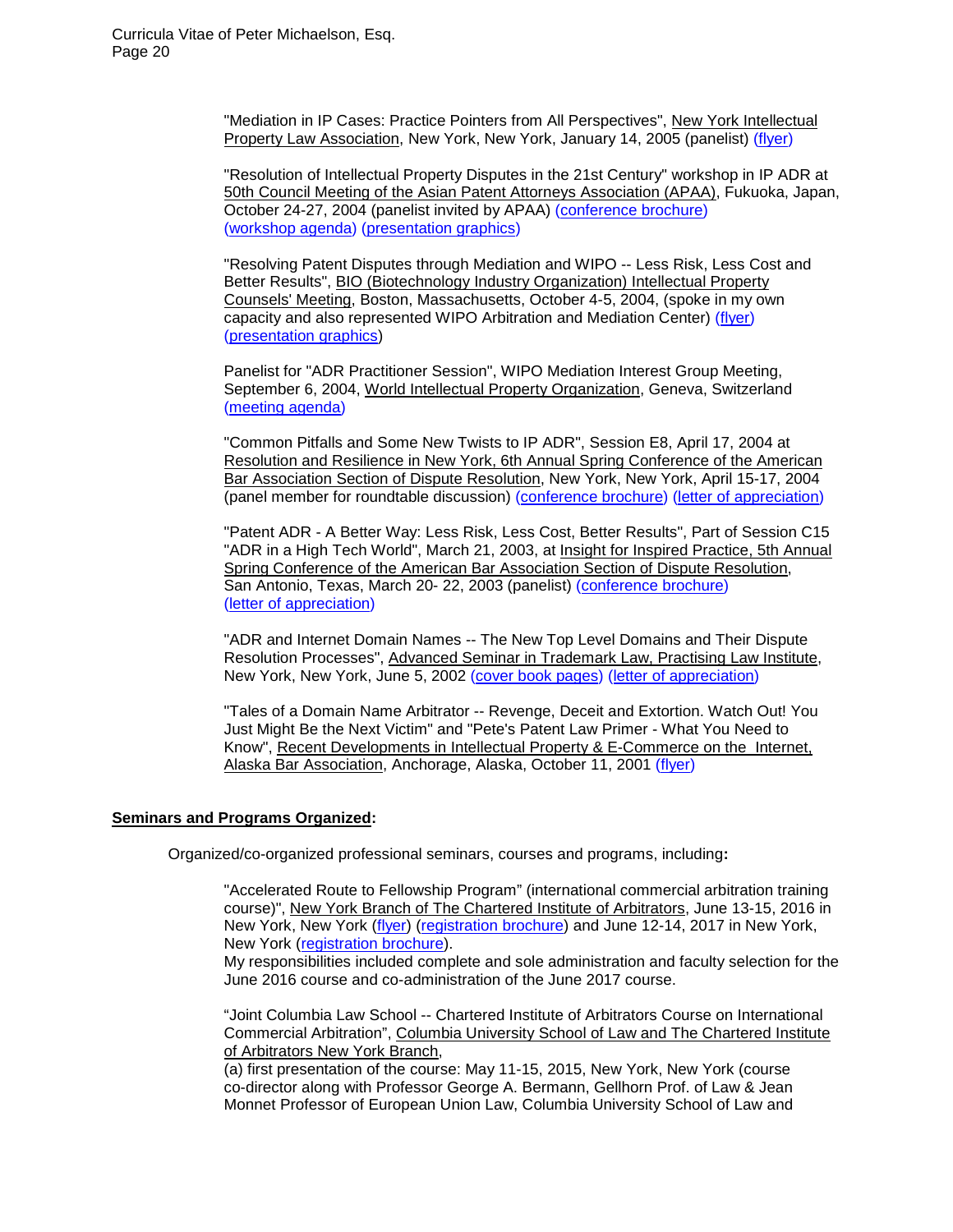Thomas D. Halket) [\(flyer\)](http://www.mandw.com/PRESENTATIONS/CIArbNY-Columbia_Intl_Arb_course_flyer(111014).pdf) [\(registration brochure\)](http://www.mandw.com/COURSES/CIArb_NY_Branch_Columbia_Int),

(b) second presentation of the course: to be given June 6-10, 2016 in New York, New York (course co-director along with Professor George A. Bermann, Thomas D. Halket and Eugene I. Farber) [\(flyer\)](http://www.mandw.com/COURSES/CIArb_NY_Branch_Columbia_Int) [\(registration brochure\)](http://www.mandw.com/COURSES/CIArb_NY_Branch_Columbia_Int), and

(c) third presentation of the course: June 5-9, 2017 in New York, New York (course co-director along with Professor George A. Bermann, Thomas D. Halket, Richard L. Mattiaccio and Steven A. Certilman) [\(registration brochure\)](http://www.mandw.com/COURSES/CIArb_NY_Branch_June2017_Courses_Regis_Brochure(final).pdf).

My responsibilities included complete and sole administration of the May 2015 and June 2016 courses, and co-administration of the June 2017 course.

"The New York Convention: Back for the Future", A joint conference between the Chartered Institute of Arbitrators New York Branch and UNCITRAL concerning the UNCITRAL Guide to the New York Convention and other contemporary issues regarding the Convention, October 21, 2015, New York, New York [\(flyer\)](http://www.mandw.com/CONFERENCES/CIArb-NY-Conf-Flyer-UNCITRAL(102115).pdf) [\(session video](http://www.ciarbny.org/chartered-institute-of-arbitrators-ny-branch-uncitral-conference/)[recordings\)](http://www.ciarbny.org/chartered-institute-of-arbitrators-ny-branch-uncitral-conference/)

"The Judges' Program" (panel discussion with Hon. William Bassler, Hon. Judith Kaye and Hon. William Webster principally regarding their perspectives as ex-jurists when sitting as arbitrators), The New York Chapter of the Chartered Institute of Arbitrators and co-sponsored by The North American Branch of the Chartered Institute of Arbitrators, ICDR, ICC, CPR Institute, American Bar Association Section of International Law, New York State Bar Association, Skadden Arps Slate Meagher & Flom LLP, and Fordham University School of Law, at Fordham University Law School, New York, NY, October 6, 2011 [\(flyer\)](http://www.mandw.com/PRESENTATIONS/CIArb-100611_program_flyer(final).pdf)

# **Other Professional Activities:**

Engaged in other professional activities, including:

Volunteer Judge, "ABA Representation in Mediation National Competition", ABA Section of Dispute Resolution, New York, New York, April 6, 2016

Arbitrator in: 9th Annual ICDR Practice Moot, sponsored by the ICDR, for The Annual Willem C. Vis Moot International Commercial Arbitration Moot competition, New York, New York, February 26, 2016; and 10th Annual ICDR Practice Moot, sponsored by the ICDR, for The Annual Willem C. Vis Moot International Commercial Arbitration Moot competition, New York, New York, March 10, 2017; 11th Annual ICDR Practice Moot, sponsored by the ICDR, for The Annual Willem C. Vis Moot International Commercial Arbitration Moot competition, New York, New York, February 23, 2018

Arbitrator in pre-moot practice session, sponsored by the ICC International Court of Arbitration, for The Annual Willem C. Vis Moot International Commercial Arbitration Moot competition, New York, New York, February 12, 2016

Participant in: "USPTO Roundtable Consultation on the Use of Mediation for Disputes Before the USPTO", United States Patent and Trademark Office, Silicon Valley Regional Office, San Jose, California, November 10, 2015 (organized by the USPTO and the WIPO Arbitration and Mediation Center)

Volunteer Judge, "ABA Representation in Mediation National Competition", ABA Section of Dispute Resolution, Seattle, Washington, April 15, 2015

Tutor for "Accelerated Route to Fellowship Program", New York Branch of The Chartered Institute of Arbitrators, New York, New York, May 15-17, 2014 and June 13-15, 2016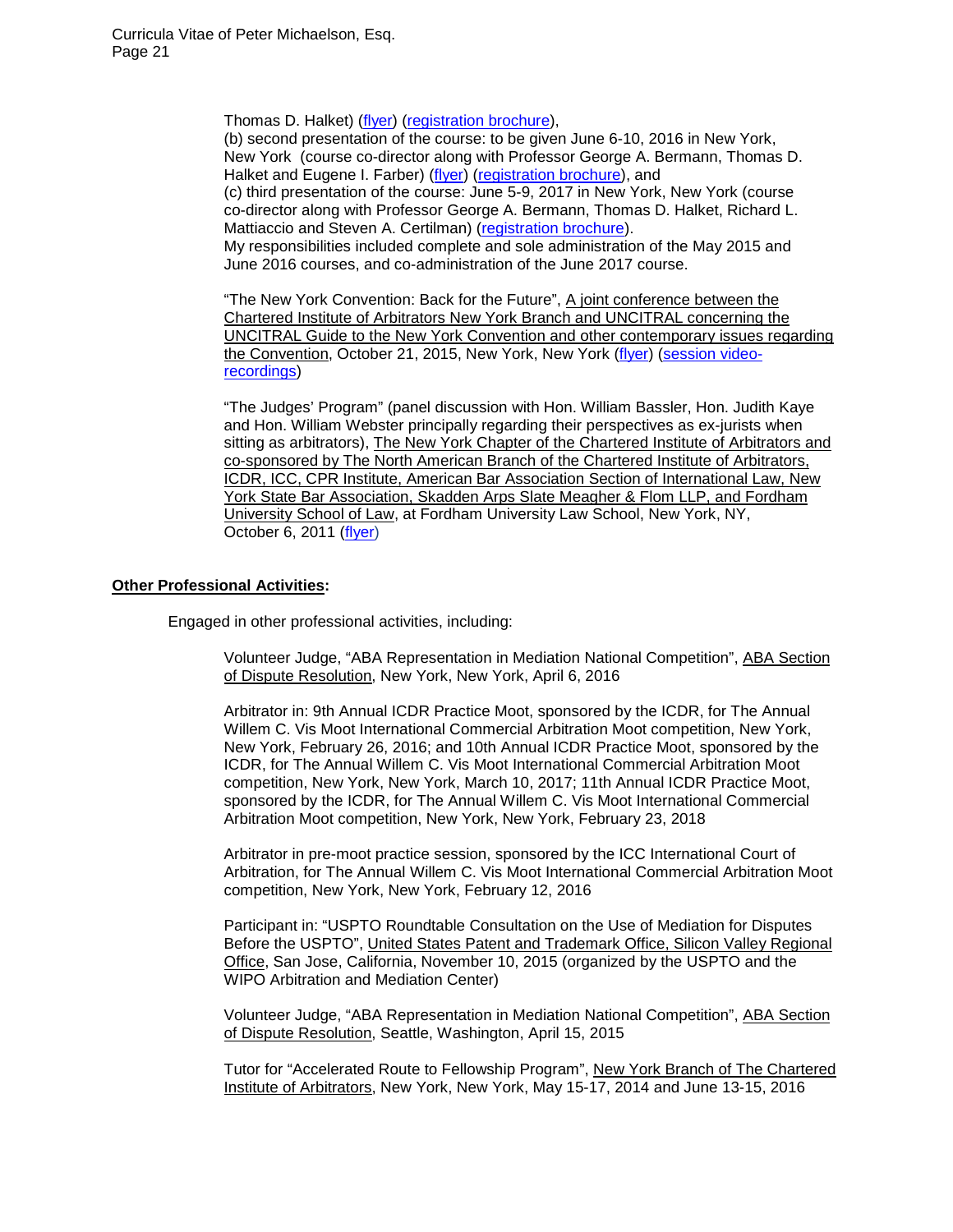Volunteer Judge, "ABA Representation in Mediation National Competition", ABA Section of Dispute Resolution, Miami, Florida, April 2, 2014

At the request of Carnegie-Mellon University (CMU), I provided a presentation and served as panel leader and moderator for a panel discussion, for CMU students and alumni interested in pursuing a legal career, entitled "So you want to be a lawyer: a frank discussion of what really awaits you in the profession", Carnegie-Mellon University, Pittsburgh, Pennsylvania, September 15, 2010 [\(e-mail program announcement\)](http://www.mandw.com/PRESENTATIONS/CMU%20Pre-law%20event%209-15-10.pdf)

Instructor for "Joint CIArb-CPR Arbitrator Training (Fast Track to Fellowship in the Chartered Institute of Arbitrators)" (international arbitration training course), New York Chapter of The Chartered Institute of Arbitrators, New York, NY, May 20-22, 2010 [\(flyer\)](http://www.mandw.com/PRESENTATIONS/2010%20CIArb-CPR%20arb%20program%20flyer.pdf)

Participant in "Intellectual Property Roundtable - Patent Practice: A Shifting Landscape", Regional General Counsel, September 2009, (supplement to New Jersey Law Journal, Vol. 197, September 28, 2009), pages 24-31 [\(full supplement\)](http://www.mandw.com/PRESENTATIONS/Roundtable%20--%20Sept%202009%20%28full%20supplement%29.pdf) ([roundtable portion\)](http://www.mandw.com/PRESENTATIONS/Roundtable%20--%20Sept%202009%20%28roundtable%20portion%29.pdf)

WIPO Arbitrator for Mock International Licensing Dispute held at 2007 Annual Meeting of the Licensing Executives Society (LES), Vancouver, B.C., Canada, October 14-17, 2007, specifically sessions 5-L and 6- L "Resolving International Licensing Disputes through Arbitration", October 17, 2007 (requested by WIPO to represent the organization and to serve as arbitrator) [\(annual meeting brochure\)](http://www.mandw.com/PRESENTATIONS/2007%20LES%20ANNUAL%20MEETING%20-%20VANCOUVER%20%28Oct.%2014-17%202007%29.pdf) [\(session](http://www.mandw.com/PRESENTATIONS/LES%202007%20annual%20meeting%20-%20mock%20arbitration.pdf) handout)

Volunteer arbitration judge for First Annual National Arbitration Competition sponsored by the American Bar Association and the National Arbitration Forum, William Mitchell College of Law, St. Paul, Minnesota, November 18-20, 2005

#### **Civic Service**

Member, Zoning Board of Adjustment; Rumson, New Jersey 1988-1993

Member, Rumson School Budget Advisory Committee; Rumson, New Jersey 1981-1988

#### **Ratings and Listings:**

Ratings:

Martindale-Hubbell: a) "AV" Rated (highest) b) listed in Bar Register of Preeminent Lawyers, Peer Review Rating 5.0 out of 5 ("Preeminent"), 2016 and prior editions [\(click here for Martindale-Hubbell entry\)](http://www.martindale.com/Peter-L-Michaelson/1117289-lawyer.htm?view=cr)

AVVO [\(avvo.com\)](http://avvo.com/) Attorney Rating "10.0" out of 10 - "Superb" (highest) [\(click here for Avvo entry\)](http://www.avvo.com/attorneys/07702-nj-peter-michaelson-1575849.html)

Inside New Jersey, "New Jersey's Legal Leaders -- Top Rated Lawyers", ADR and Arbitration sections, 2012 and all subsequent editions to present [\(click here for 2013](http://www.mandw.com/RATINGS/2013-NJ_Top_Rated_Lawyers(listings).pdf)  [edition](http://www.mandw.com/RATINGS/2013-NJ_Top_Rated_Lawyers(listings).pdf) and [click here for 2012 edition\)](http://www.mandw.com/RATINGS/2012-InsideNJ-top-legal-minds.pdf)